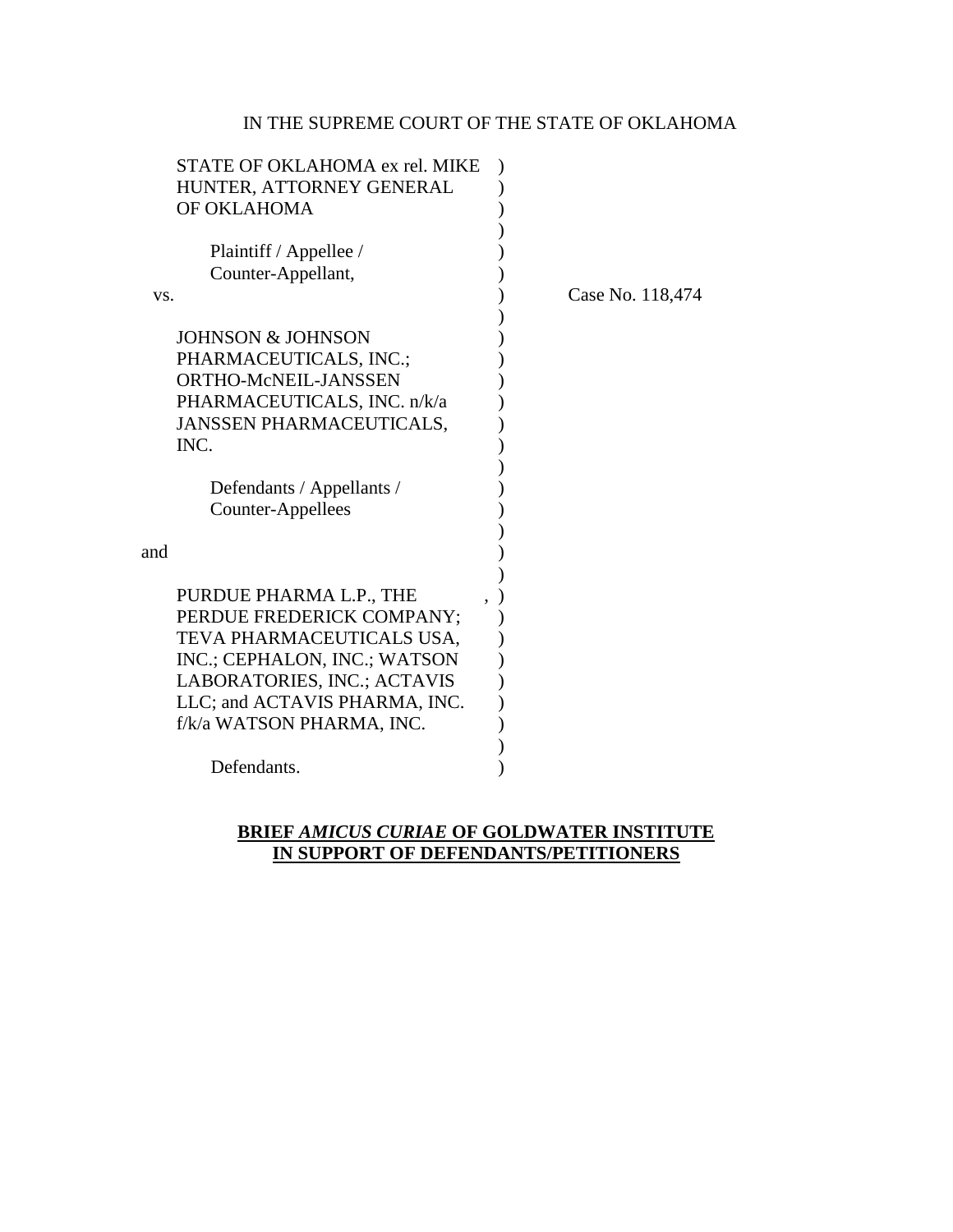| Hopi Tribe v. Ariz. Snowbowl Resort Ltd. P'ship, 430 P.3d 362 (Ariz. 2018) 1          |
|---------------------------------------------------------------------------------------|
| Merck & Co. v. U.S. Dep't of Health & Human Servs., 962 F.3d 531 (D.C. Cir.           |
| Mark Flatten, Gagged: Feds Use Criminal Charges, Threats to Silence Drugmakers        |
| Naomi Lopez Bauman and Christina Sandefur, Restoring Free Speech in Medicine          |
|                                                                                       |
|                                                                                       |
|                                                                                       |
|                                                                                       |
| I. Public nuisance is a dangerously vague concept and must be carefully limited. 3    |
| A. Due process requires that the law be clear enough that people can know what is     |
|                                                                                       |
|                                                                                       |
| Bonnell, Inc. v. Bd. of Adjustment of City of Oklahoma City, 791 P.2d 107 (Okla. App. |
|                                                                                       |
|                                                                                       |
|                                                                                       |
|                                                                                       |
|                                                                                       |

# **INDEX**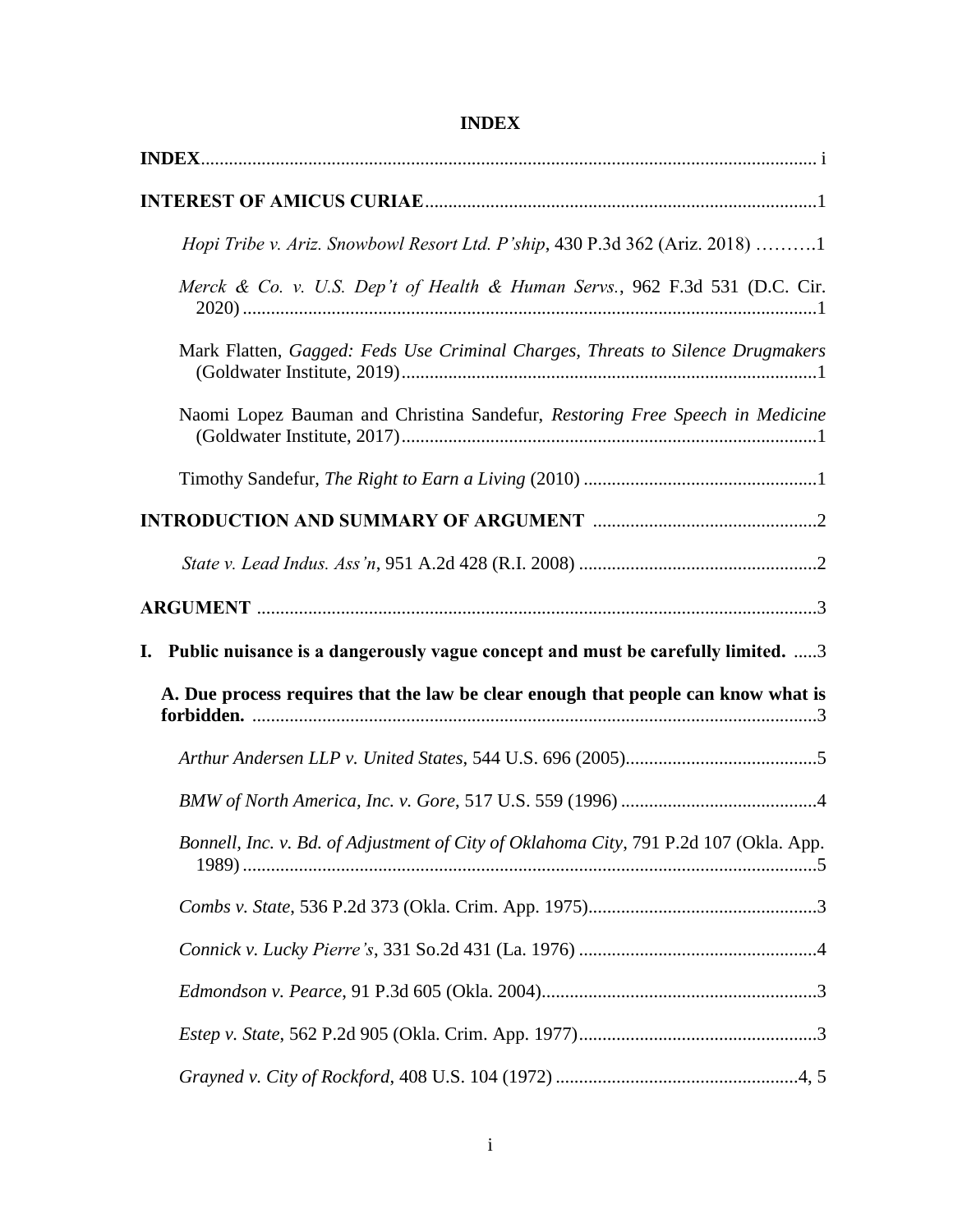| Grove Press Inc. v. City of Philadelphia, 418 F.2d 82 (3d Cir. 1969)3, 5            |
|-------------------------------------------------------------------------------------|
|                                                                                     |
| Nichols v. Mid-Continent Pipe Line Co., 933 P.2d 272 (Okla. 1996)4                  |
|                                                                                     |
|                                                                                     |
| State Farm Mutual Automotive Insurance Co. v. Campbell, 538 U.S. 408 (2003)4        |
|                                                                                     |
|                                                                                     |
| Woods Dev. Co. v. Meurer Abstract & Title Co., 712 P.2d 30 (Okla. 1985) 5           |
|                                                                                     |
| Cherokee News & Arcade, Inc. v. State, 533 P.2d 624 (Okla. Crim. App. 1974)7        |
|                                                                                     |
|                                                                                     |
| McPherson v. First Presbyterian Church of Woodward, 248 P. 561 (Okla. 1926) 7       |
|                                                                                     |
| Nuncio v. Rock Knoll Townhome Vill., Inc., 389 P.3d 370 (Okla. Civ. App. 2016) 7    |
| <i>Prosser and Keeton on Torts § 86 (5th ed. 1984) </i><br>. 6                      |
|                                                                                     |
| D.G. Gifford, Public Nuisance as A Mass Products Liability Tort, 71 U. Cin. L. Rev. |
|                                                                                     |
| J.E. Bryson & A. MacBeth, Public Nuisance, The Restatement (Second) of Torts, and   |
| W.A. Seavey, Nuisance: Contributory Negligence and Other Mysteries, 65 Harv. L.     |
|                                                                                     |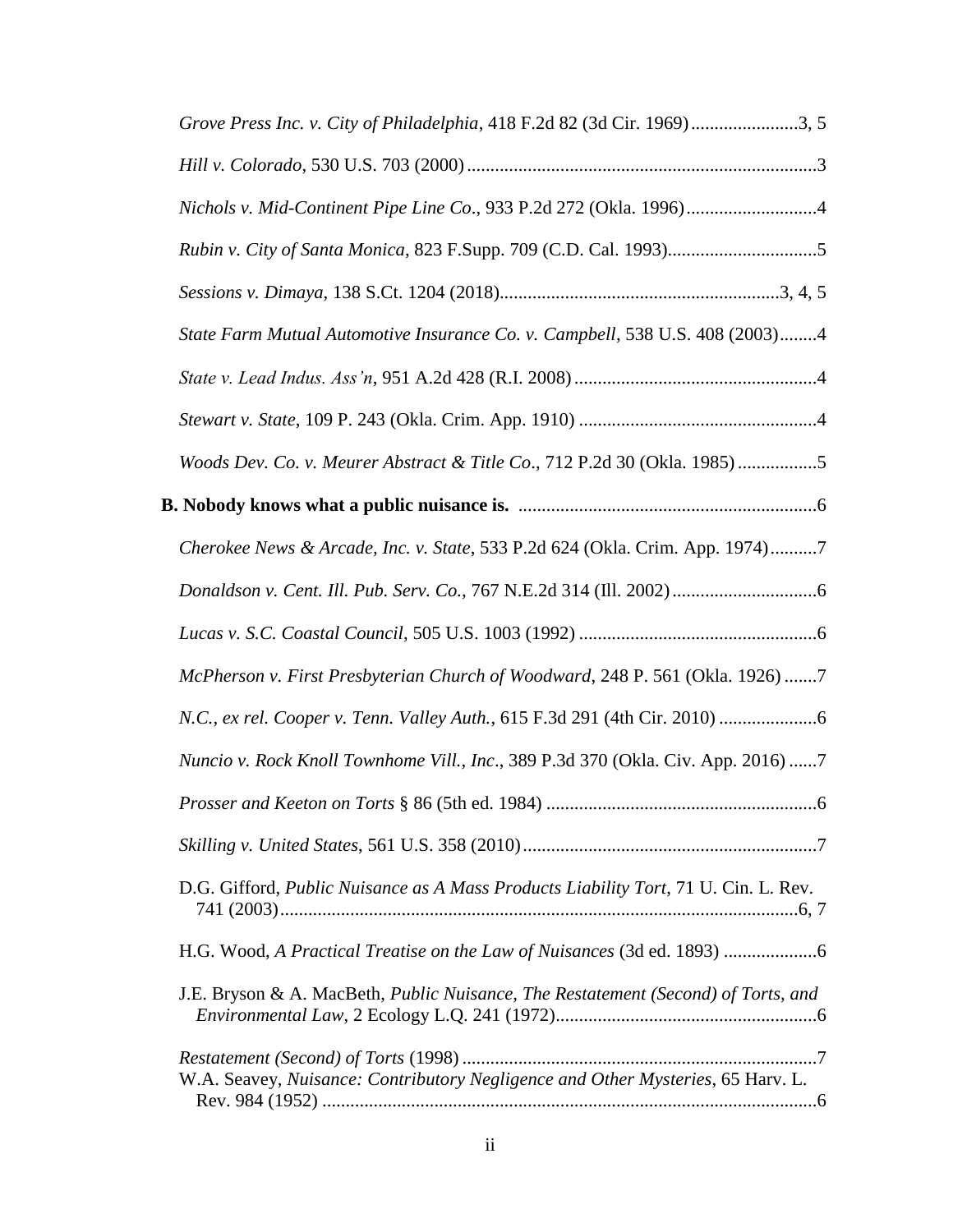| C. States have increasingly abused "public nuisance" due to its vagueness.  8                                                            |
|------------------------------------------------------------------------------------------------------------------------------------------|
|                                                                                                                                          |
|                                                                                                                                          |
| Comer v. Murphy Oil USA, 585 F.3d 855 (5th Cir. 2009), appeal dismissed, 607 F.3d                                                        |
|                                                                                                                                          |
| Grove Press Inc. v. City of Philadelphia, 418 F.2d 82 (3d Cir. 1969)                                                                     |
| James v. Arms Technology, Inc., 820 A.2d 27 (N.J. Super. Ct. App. Div. 2003)8                                                            |
|                                                                                                                                          |
| People v. ConAgra Grocery Prods. Co., 227 Cal.Rptr.3d 499 (App. 2017), cert.                                                             |
| People v. General Motors Corp., No. C06-05755-MJJ, 2007 WL 2726871 (N.D.                                                                 |
|                                                                                                                                          |
|                                                                                                                                          |
| II. Imposing liability based on persuasion is a violation of free speech. 10                                                             |
| City of Chicago v. Beretta U.S.A. Corp., 821 N.E.2d 1099 (Ill. 2004)10                                                                   |
| In re Nat'l Prescription Opiate Litig., No. 1:17-md-2804, 2019 WL 3737023 (N.D.                                                          |
|                                                                                                                                          |
| A. The trial court erred in concluding that the speech in question is "commercial"                                                       |
| AMA Urges CDC to Revise Opioid Prescribing Guideline, June 18, 202014                                                                    |
| Amarin Pharma, Inc. v. U.S. FDA, 119 F.Supp.3d 196 (S.D.N.Y. 2015) 16<br>Bolger v. Youngs Drug Prod. Corp., 463 U.S. 60 (1983)10, 11, 12 |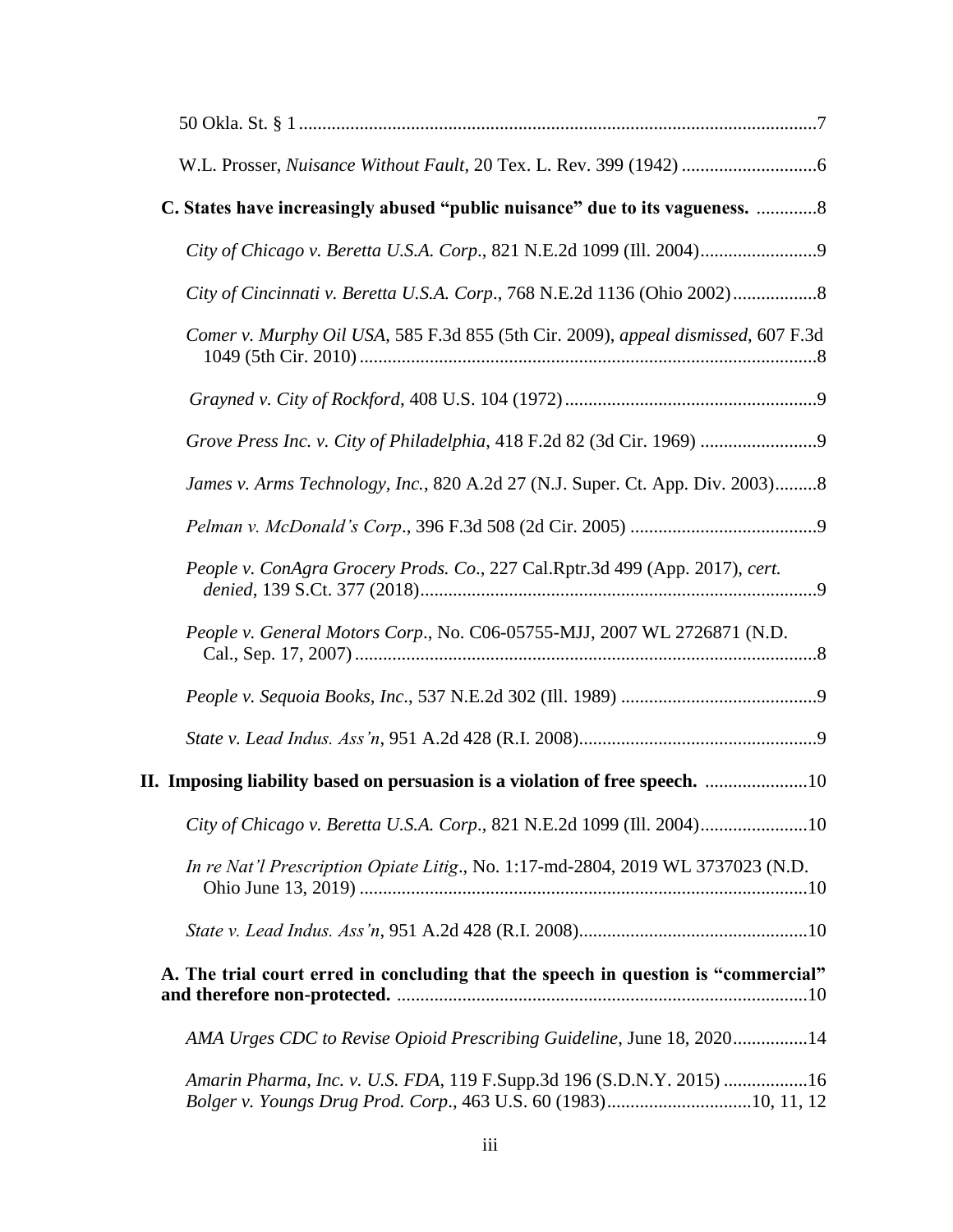| California v. BP P.L.C., No. C 17-06011 WHA, 2018 WL 1064293 (N.D. Cal. Feb.                                                                                       |
|--------------------------------------------------------------------------------------------------------------------------------------------------------------------|
| Cent. Hudson Gas & Elec. Corp. v. Pub. Serv. Comm'n of New York, 447 U.S. 557                                                                                      |
| Jordan v. Jewel Food Stores, Inc., 743 F.3d 509 (7th Cir. 2014)12                                                                                                  |
|                                                                                                                                                                    |
| Peel v. Attorney Registration & Disciplinary Comm'n of Ill., 496 U.S. 91 (1990)12                                                                                  |
| Reagan Nat'l Advert. of Austin, Inc. v. City of Austin, No. 19-50354, 2020 WL                                                                                      |
|                                                                                                                                                                    |
|                                                                                                                                                                    |
|                                                                                                                                                                    |
| American Pain Society, Definitions Related to the Use of Opioids for the Treatment                                                                                 |
| American Society of Addiction Medicine, Definition of Addiction14                                                                                                  |
| C. Clark, American Pain Society Seeks OK to Call it Quits, Medpage Today, May 24,                                                                                  |
|                                                                                                                                                                    |
| D.E. Weissman & J.D. Haddox, Opioid Pseudoaddiction-An Iatrogenic Syndrome,                                                                                        |
| J. Ballantyne, et al., <i>Bonica's Management of Pain</i> (4th ed. 2012)14                                                                                         |
| K. Dineen, Definitions Matter: A Taxonomy of Inappropriate Prescribing to Shape<br>Effective Opioid Policy and Reduce Patient Harm, 67 U. Kan. L. Rev. 961, 973-77 |
| L. Kofi et al., <i>Ethics at the Intersection of Chronic Pain and Substance Use</i> , in D.<br>Buchman & K. Davis, Pain Neuroethics and Bioethics (2018)15         |
| M. Coggins, Undertreating Pain, Today's Geriatric Medicine, Mar./Apr. 201413                                                                                       |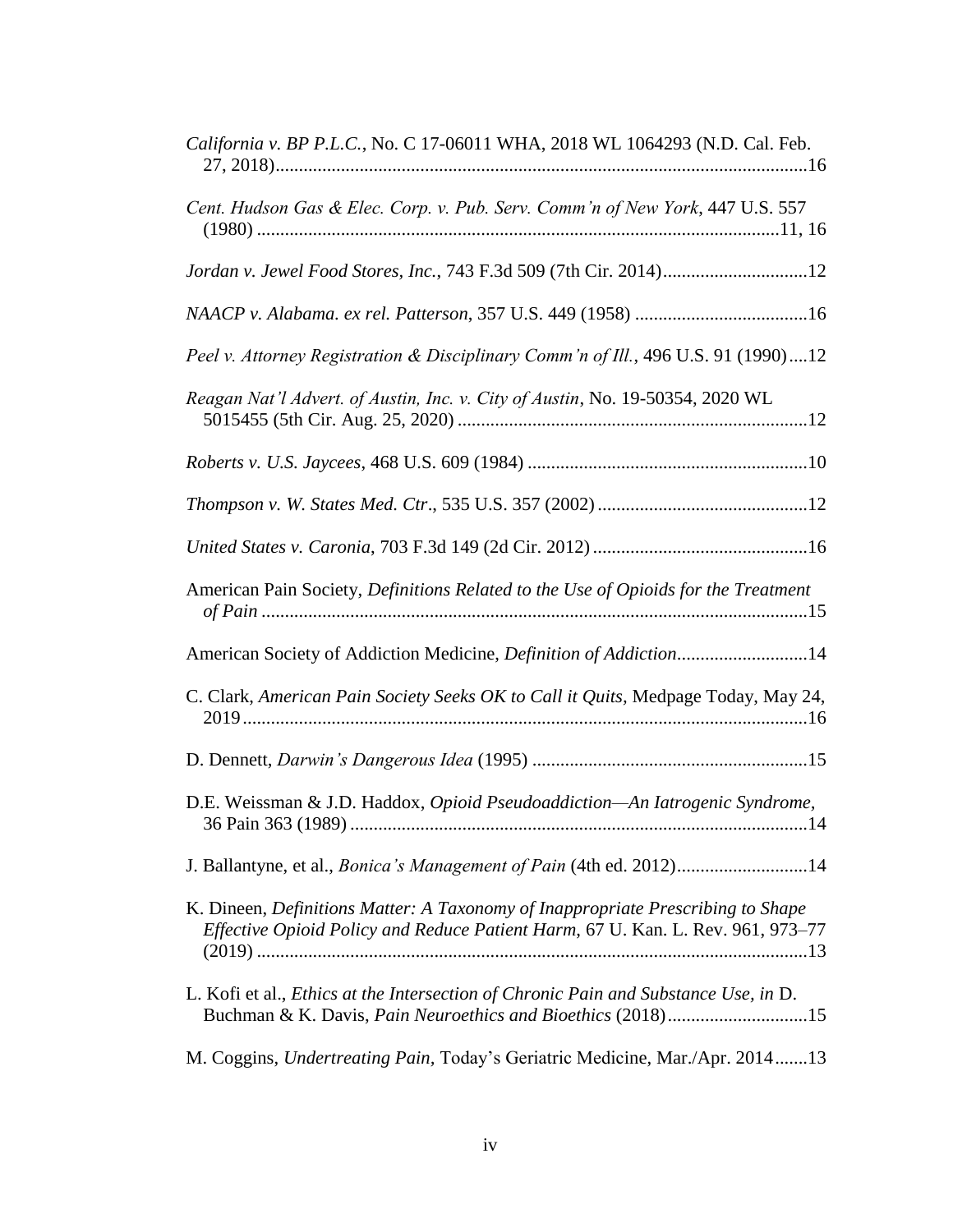| O. Bassat, et al., Chronic Pain is Underestimated and Undertreated in Dialysis<br>Patients: A Retrospective Case Study, Hemodialysis International, Feb. 201913                  |
|----------------------------------------------------------------------------------------------------------------------------------------------------------------------------------|
| R. Piana, U.S. Cancer Patients Still Plagued by Undertreated Pain, Cancer Network,                                                                                               |
| S. Passik & K. Kirsch, Assessing Aberrant Drug-Taking Behaviors in the Patient<br>with Chronic Pain, 8 Current Pain & Headache Reports 289 (2004) 15                             |
| B. The trial court failed to differentiate between acts and actors so that it attributed<br>speech to entities not responsible for that speech, and punished lawful speech along |
| Ariz. Free Enter. Club's Freedom Club PAC v. Bennett, 564 U.S. 721 (2011)19                                                                                                      |
|                                                                                                                                                                                  |
| Cent. Hudson Gas & Elec. Corp. v. Pub. Serv. Comm'n of New York, 447 U.S. 557                                                                                                    |
| City of St. Louis v. Benjamin Moore & Co., 226 S.W.3d 110 (Mo. 2007)18                                                                                                           |
| People v. ConAgra Grocery Prods. Co., 227 Cal.Rptr.3d 499 (App. 2017), cert.                                                                                                     |
|                                                                                                                                                                                  |
|                                                                                                                                                                                  |
|                                                                                                                                                                                  |
|                                                                                                                                                                                  |
|                                                                                                                                                                                  |
| M.L. Richards, Pills, Public Nuisance, and Parens Patriae: Questioning the<br>Propriety of the Posture of the Opioid Litigation, 54 U. Rich. L. Rev. 405                         |
| R.C. Ausness, The Current State of Opioid Litigation, 70 S.C. L. Rev. 565 (2019) 18                                                                                              |
|                                                                                                                                                                                  |
|                                                                                                                                                                                  |
| B. Moldovan, <i>'Opiophobia' Past and Present</i> , Practical Pain Management, Jan.                                                                                              |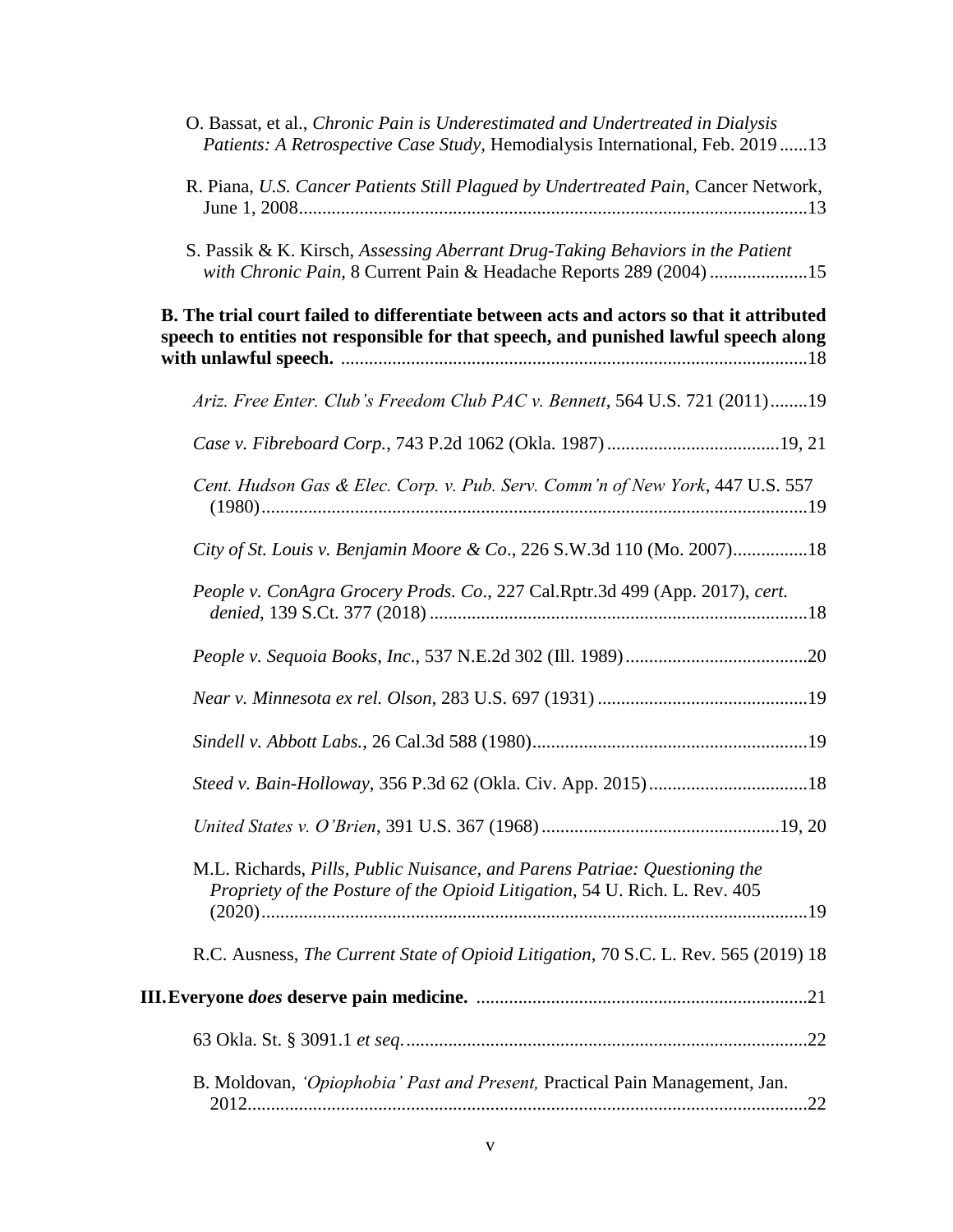| K. Dineen, Definitions Matter: A Taxonomy of Inappropriate Prescribing to Shape<br><i>Effective Opioid Policy and Reduce Patient Harm, 67 U. Kan. L. Rev. 961, 973–</i> |
|-------------------------------------------------------------------------------------------------------------------------------------------------------------------------|
| J. Flannigan, Pharmaceutical Freedom: Why Patients Have a Right to Self-Medicine                                                                                        |
| L. Webster, Pain and Suicide: The Other Side of the Opioid Story, 15 Pain Medicine                                                                                      |
| P. Wilkes, <i>The Next Pro-Lifers</i> , New York Times Magazine, July 21, 1996 24                                                                                       |
| Pain Management Best Practices Inter-Agency Task Force, Pain Management Best                                                                                            |
| R. Lawhern, Stop Persecuting Doctors for Legitimately Prescribing Opioids for                                                                                           |
| .25                                                                                                                                                                     |
|                                                                                                                                                                         |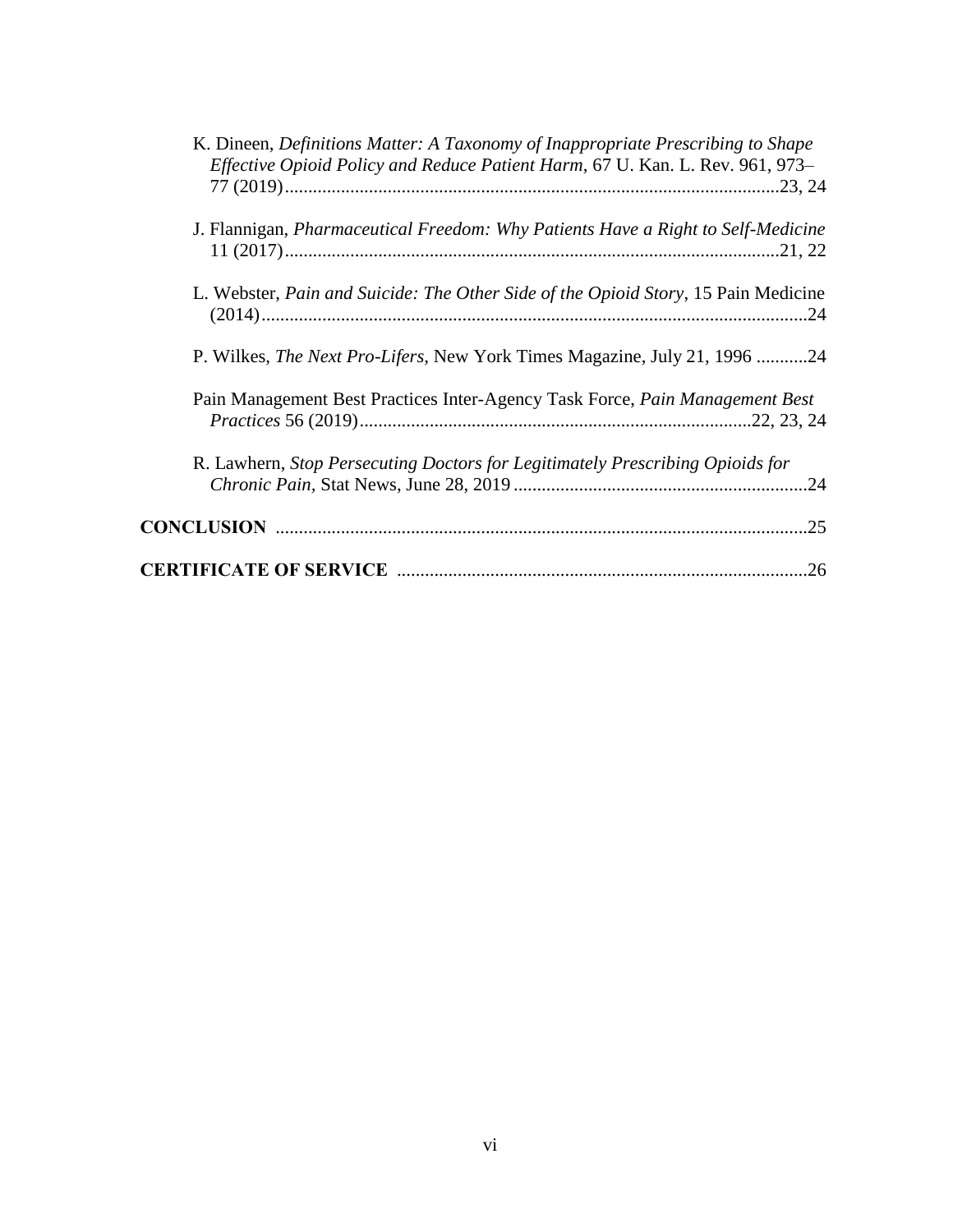## **INTEREST OF** *AMICUS CURIAE*

The Goldwater Institute ("GI") was established 30 years ago as a nonpartisan public policy and research foundation devoted to advancing the principles of limited government, individual freedom, and constitutional protections through litigation, research, policy briefings and advocacy. Through its Scharf-Norton Center for Constitutional Litigation, GI litigates and files *amicus* briefs when its or its clients' objectives are directly implicated. GI has appeared in this Court representing parties or as *amicus curiae* defending freedom of speech in medicine and addressing the constitutional problems with "public nuisance" lawsuits. *See, e.g., Merck & Co. v. U.S. Dep't of Health & Human Servs.*, 962 F.3d 531 (D.C. Cir. 2020); *Hopi Tribe v. Ariz. Snowbowl Resort Ltd. P'ship*, 430 P.3d 362 (Ariz. 2018).

As part of its mission, GI has established its Truth in Medicine project, devoted to promoting the free flow of pharmaceutical information among manufacturers, physicians, and payers to achieve the best care for patients. GI has championed the Truth in Medicine Act, now law in Arizona and Tennessee, and GI scholars have published important scholarly research and analysis on the importance of free speech in medicine, *see, e.g.,* Naomi Lopez Bauman and Christina Sandefur, *Restoring Free Speech in Medicine* (Goldwater Institute, 2017);<sup>1</sup> Mark Flatten, *Gagged: Feds Use Criminal Charges, Threats to Silence Drugmakers* (Goldwater Institute, 2019),<sup>2</sup> as well as the way "public nuisance" lawsuits are abused in ways that violate the Constitution. *See* Timothy Sandefur, *The Right to Earn a Living* 239-45 (2010).GI believes its litigation experience and policy expertise will aid this Court in consideration of this case.

l

<sup>&</sup>lt;sup>1</sup> https://goldwaterinstitute.org/wp-content/uploads/2017/06/Restoring-Free-Speech-in-Medicine-Policy-Paper.pdf

<sup>&</sup>lt;sup>2</sup> https://goldwaterinstitute.org/wp-content/uploads/2019/02/Gagged-Report-2019-02-26-Flatten.pdf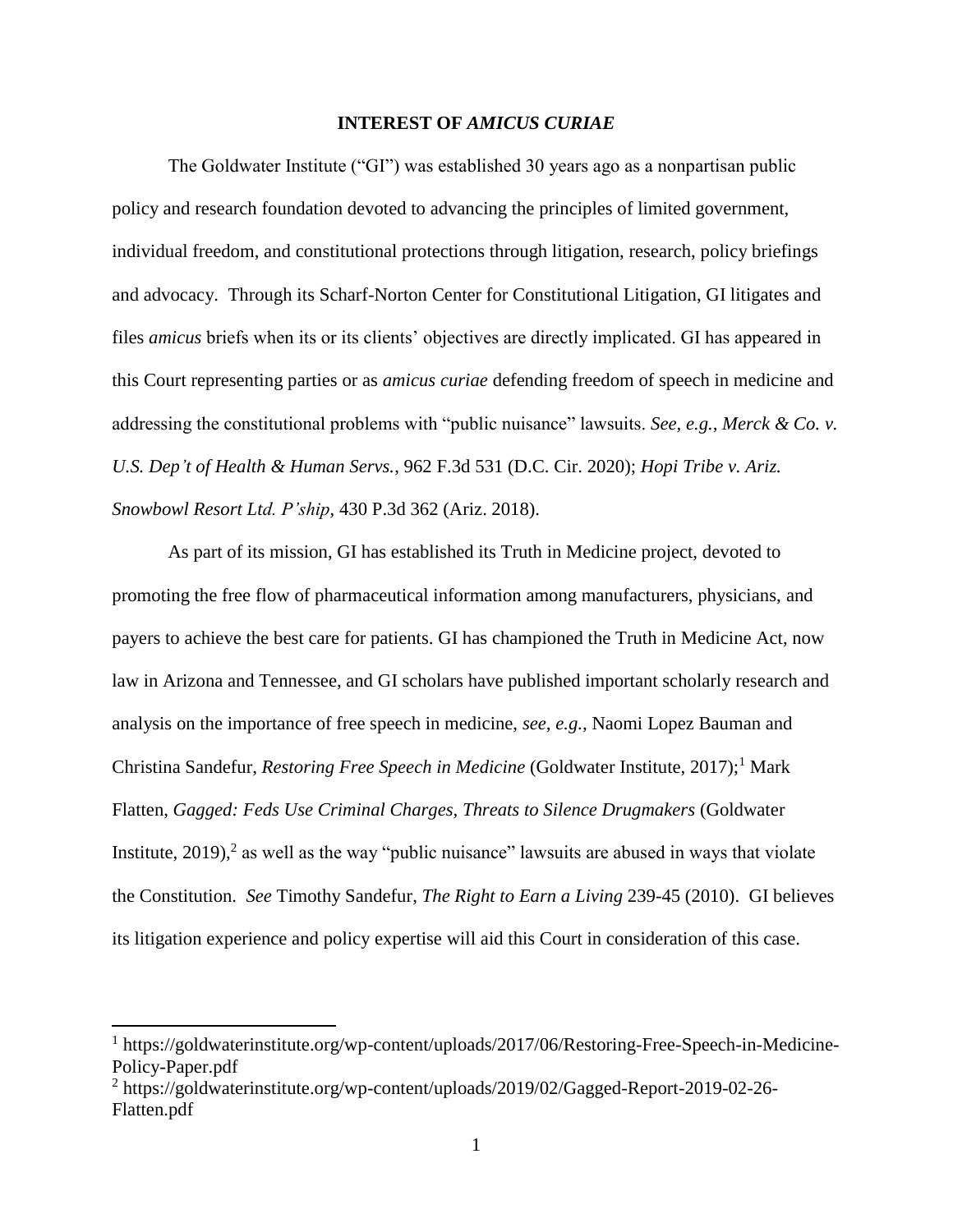#### **INTRODUCTION AND SUMMARY OF ARGUMENT**

The concept of "public nuisance" is so vague that there is *no* legal consensus on what the phrase actually means. Absent some objective limiting principle, the tort itself would become an unconstitutionally vague law against "bad behavior." To avoid that outcome, courts have cabined the concept by imposing objective standards that fit within the Constitution and give people sufficient warning of what actions are prohibited. But here, the trial court did the opposite. It found liability based on the defendants' speech—without distinguishing between who said what, or what speech was commercial or non-commercial, or what speech was misleading or only potentially misleading—and as a result, it exploited the vagueness of "public nuisance" to punish businesses that engaged in lawful acts. This violates both the freedom of speech and the principles of due process.

If left undisturbed, the decision below threatens legal predictability and economic stability in Oklahoma, and, as the Rhode Island Supreme Court has warned, it risks "open[ing] the courthouse doors to a flood of limitless [lawsuits] … against a wide and varied array of other commercial and manufacturing enterprises and activities … . All a creative mind would need to do is construct a scenario describing a known or perceived harm of a sort that can somehow be said to relate back to the way a company or an industry makes, markets and/or sells its nondefective, lawful product or service, and a public nuisance claim would be conceived and a lawsuit born." *State v. Lead Indus. Ass'n*, 951 A.2d 428, 457 (R.I. 2008) (citations and quotation marks omitted).

But this case threatens more than economic harm: it risks depriving patients suffering from incurable pain of the medicines they need. Most shockingly, the trial court endorsed a proposition voiced by one witness who said "not everyone deserves pain medicine." Final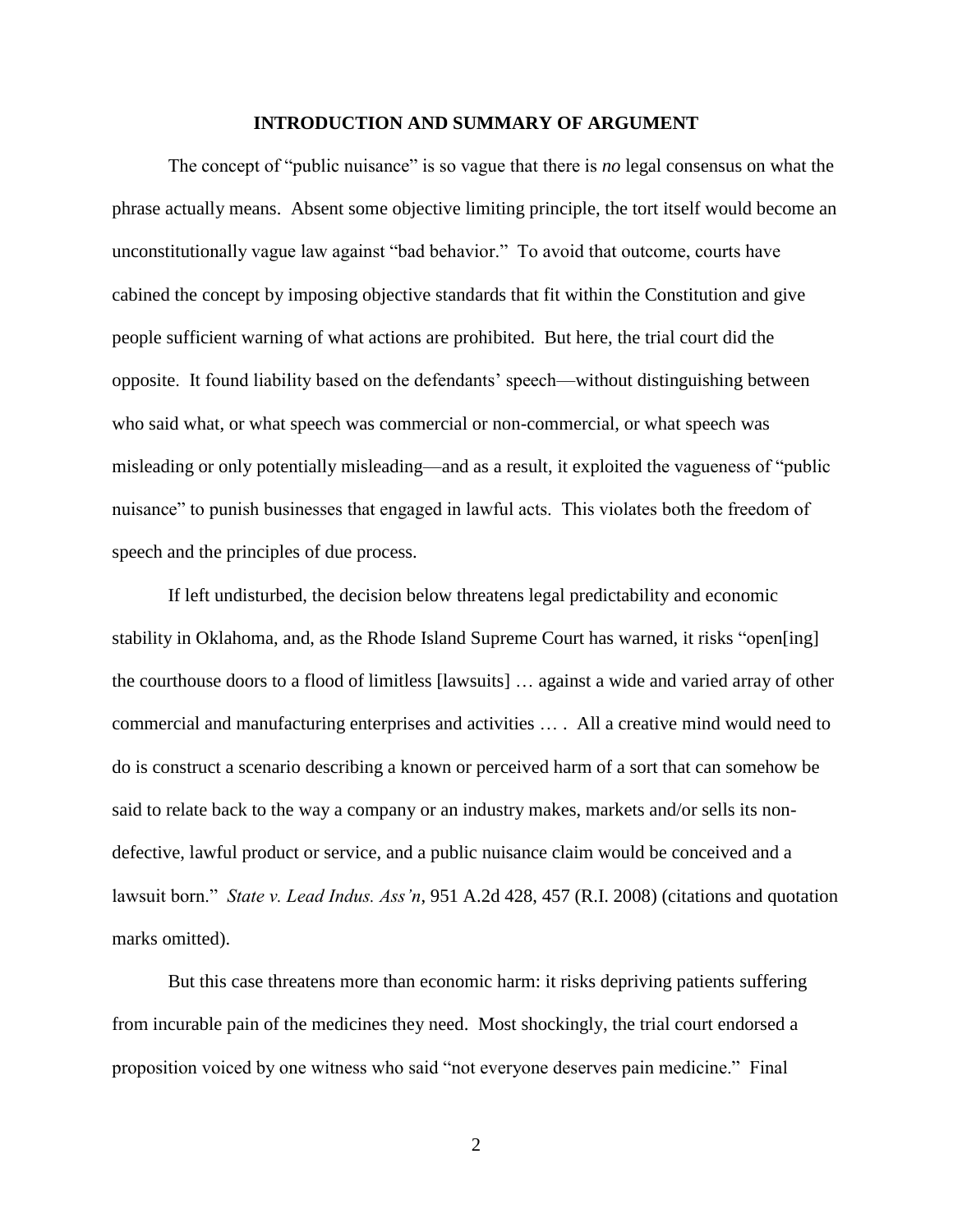Judgment (FJ) at 21 ¶ 57. This inhumane proposition is contrary to Oklahoma public policy and should not guide the determination of this case. The judgment should be reversed.

#### **ARGUMENT**

## **I. Public nuisance is a dangerously vague concept and must be carefully limited.**

# **A. Due process requires that the law be clear enough that people can know what is forbidden.**

A basic element of the rule of law is that people must be able to know what is proscribed. If a law "fails to provide people of ordinary intelligence a reasonable opportunity to understand what conduct it prohibits," it violates the certainty requirement inherent in Due Process of Law. *Hill v. Colorado*, 530 U.S. 703, 732 (2000); *Combs v. State*, 536 P.2d 373, 375–76 (Okla. Crim. App. 1975). Of special importance is the legislature's obligation to "establish minimal guidelines to govern law enforcement" to avoid giving officials the "standardless" power to "pursue their personal predilections." *Edmondson v. Pearce*, 91 P.3d 605, 630 ¶48 (Okla. 2004) (citations and quotation marks omitted).

Although most cases involving the "constitutional requirement of definiteness," *Estep v. State*, 562 P.2d 905, 908 (Okla. Crim. App. 1977), have dealt with criminal statutes, the definiteness requirement also applies to civil matters that bear significant penalties, *Sessions v. Dimaya*, 138 S.Ct. 1204, 1212–13 (2018), and to common-law causes of action, including nuisance. For example, in *Grove Press Inc. v. City of Philadelphia*, 418 F.2d 82 (3d Cir. 1969), authorities tried to use the public nuisance doctrine to prohibit the showing of an allegedly obscene film. The court found that this violated the due process rule against vagueness. *Id.* at 87. Terms like "injury to the public" and "unreasonableness" were "too elastic and amorphous" to satisfy the requirement of definiteness, the court said; in fact, the court described public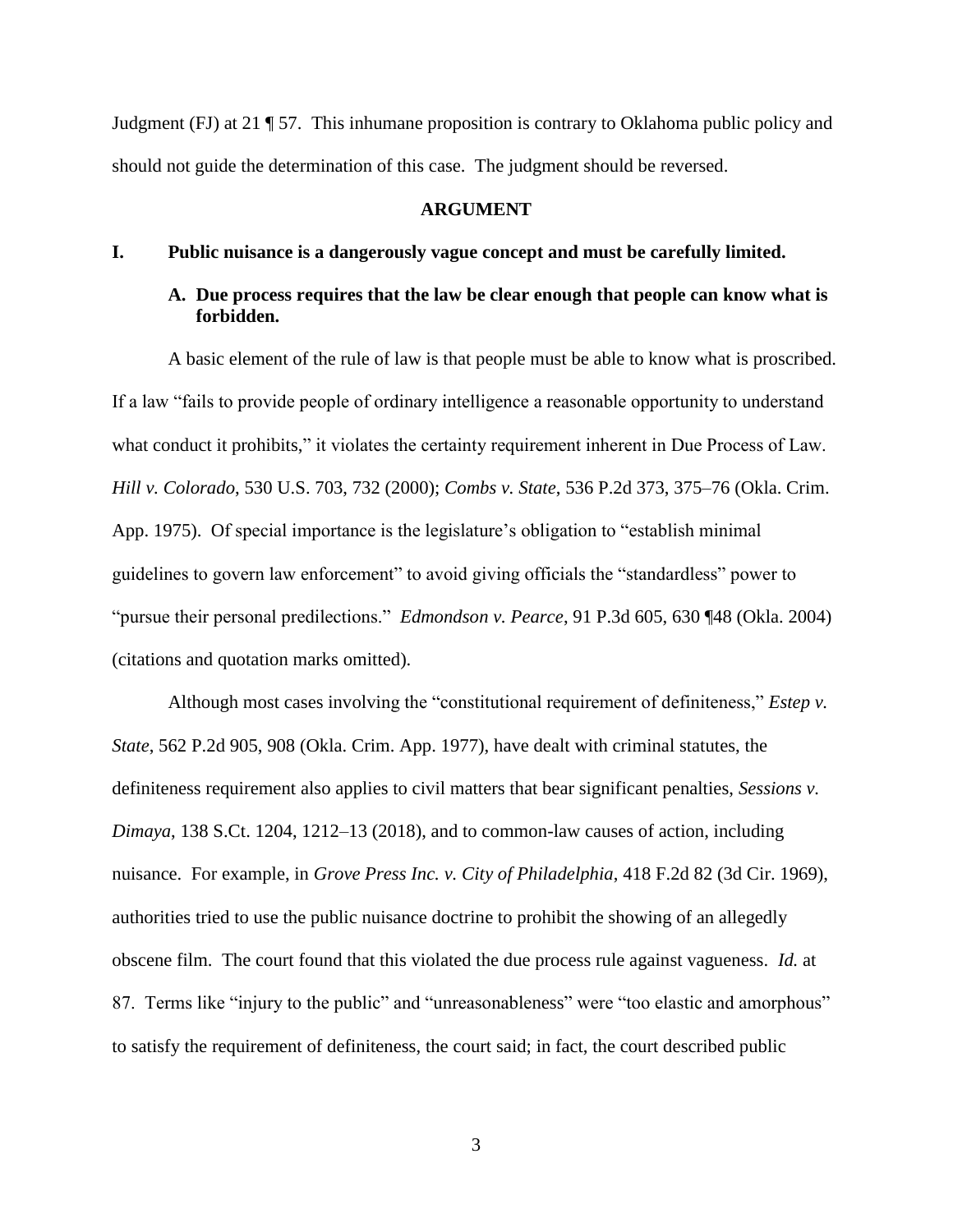nuisance as a "sprawling doctrine" that "sweep[s] in a great variety of conduct under a general and indefinite characterization." *Id*. at 88 (citation omitted).

Similarly, in *Grayned v. City of Rockford*, 408 U.S. 104 (1972), a protestor was convicted of violating a noise-abatement ordinance that prohibited the making of "any noise or diversion which disturbs or tends to disturb the peace or good order" of a nearby school campus. *Id*. at 108. The protestor claimed the law was unconstitutionally vague. While rejecting this claim, Justice Marshall explained that "a basic principle of due process" requires that the law "clearly define[]" its "prohibitions." *Id.*

As a matter of legal theory, it makes sense that the definiteness requirement would apply to public nuisance, because that tort occupies a vague twilight zone between criminal and civil law. At common law, it was a *criminal* theory. *Lead Indus. Ass'n*, 951 A.2d at 444. As recently as 1910, it was considered a criminal law concept in Oklahoma. *Stewart v. State*, 109 P. 243, 246 (Okla. Crim. App. 1910). Today it is generally considered civil—or "tort-like," *Nichols v. Mid-Continent Pipe Line Co*., 933 P.2d 272, 276 (Okla. 1996)—yet it still overlaps with criminal law, e.g., in *Connick v. Lucky Pierre's*, 331 So.2d 431 (La. 1976), in which a bar was accused of being a public nuisance because it was a place where prostitution was likely to occur. The Louisiana Supreme Court held that using public nuisance theory in this way transgressed the void-for-vagueness rule. *Id*. at 435. But even where civil law matters involve significant takings of liberty or property, due process requires clarity. *See Sessions*, 138 S.Ct. at 1212–13. The Supreme Court has applied the definiteness requirement to purportedly "civil" law causes of action, including public nuisance, that involve the imposition of monetary liability. Both *BMW of North America, Inc. v. Gore*, 517 U.S. 559 (1996), and *State Farm Mutual Automotive*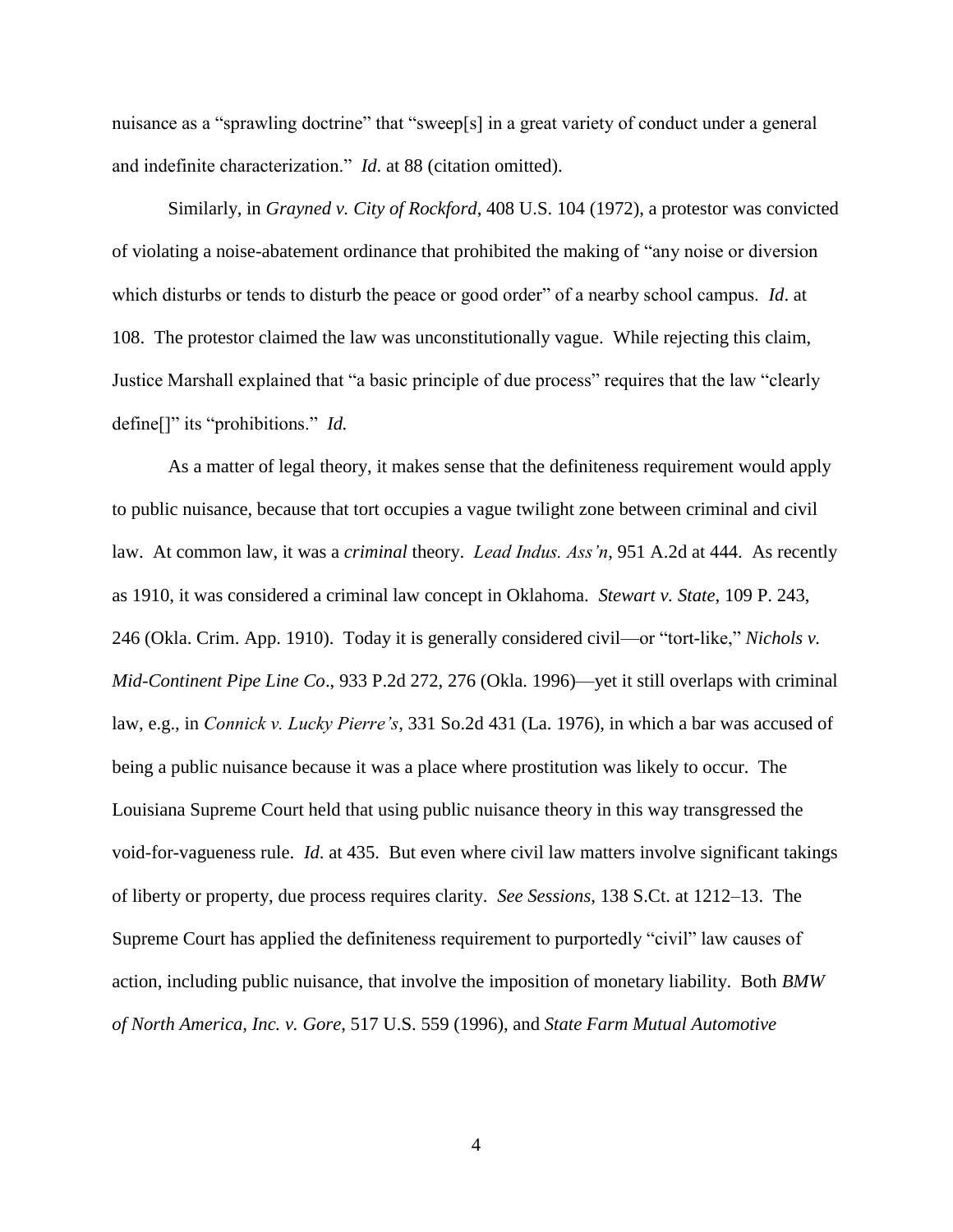*Insurance Co. v. Campbell*, 538 U.S. 408 (2003), held that due process limits the liability states may impose on defendants under common law tort theories.

As with statutes, common law claims must be guided by standards that allow people to know what is and is not sanctioned by law. This is especially—though not exclusively—true where, as in this case, the liability infringes on freedom of speech. *Grayned* and *Grove Press*  were cases in which expression—a public protest in *Grayned* and a film in *Grove Press*—was characterized as a public nuisance by government officials. Likewise, in *Rubin v. City of Santa Monica*, 823 F.Supp. 709 (C.D. Cal. 1993), the plaintiffs challenged the constitutionality of an ordinance that required a permit whenever a group of 35 persons assembled in a city park. The ordinance declared that the license would not be granted if the assembly constituted a "public nuisance." *Id*. at 710. The court found this too ambiguous because the statute did not define "public nuisance." *Id*. at 713.

Some jurisdictions have ruled that a greater degree of vagueness is tolerable in the realm of business regulations than in other areas of the law, but Oklahoma has not adopted this rule. *See, e.g., Bonnell, Inc. v. Bd. of Adjustment of City of Oklahoma City*, 791 P.2d 107, 110 (Okla. App. 1989) (applying vagueness analysis to business regulation); *Woods Dev. Co. v. Meurer Abstract & Title Co*., 712 P.2d 30, 35 (Okla. 1985) (same). Even if it had, courts have made clear that "fair warning should be given to the world in language that the common world will understand" of what rules businesses must follow. *Arthur Andersen LLP v. United States*, 544 U.S. 696, 703 (2005) (citations omitted). And as Justice Gorsuch recently noted, there is "no good [reason]" for allowing vague civil laws—which carry severe penalties—while vigilantly policing against vagueness in other realms. *Sessions*, 138 S.Ct. at 1231 (Gorsuch, J., concurring).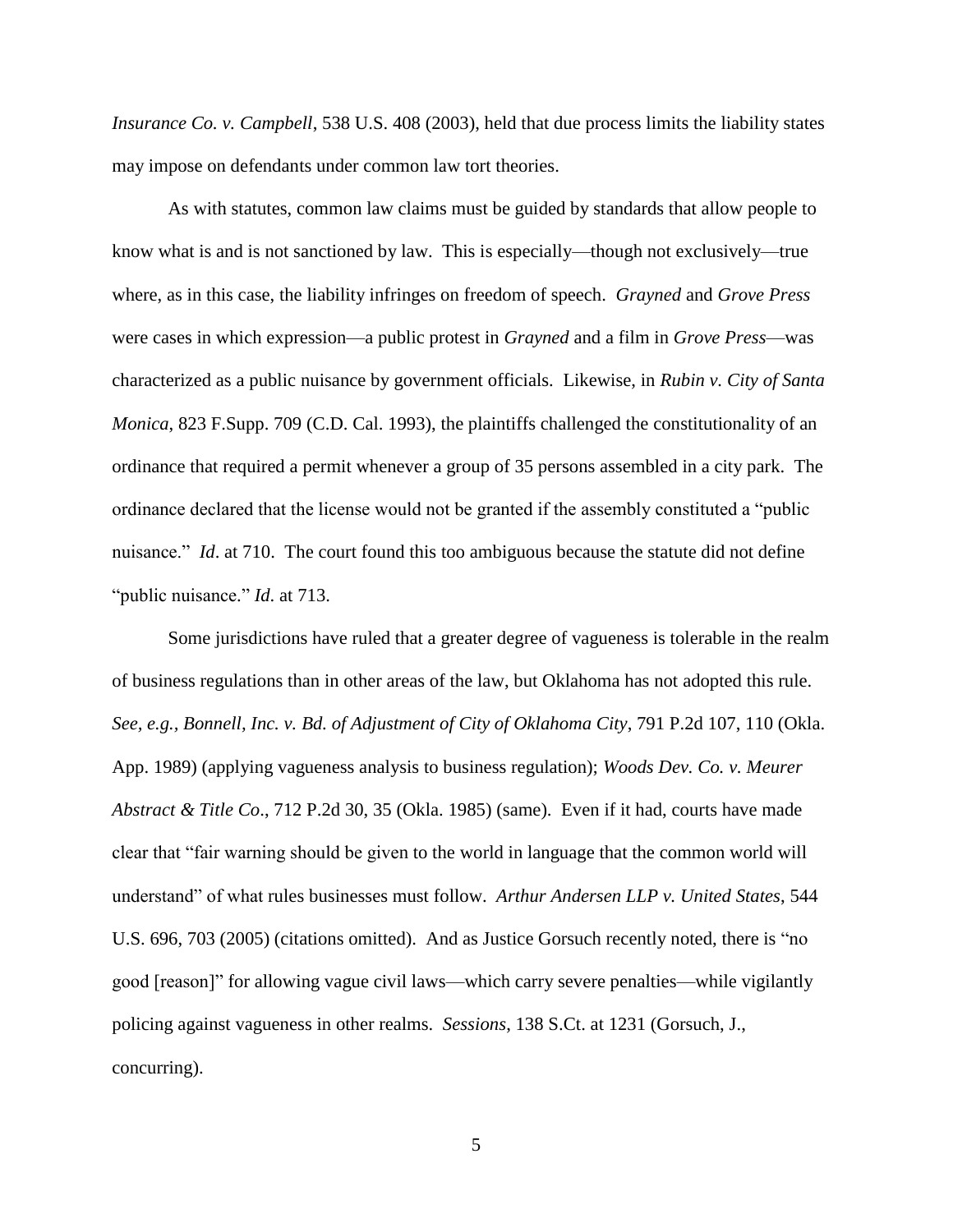### **B. Nobody knows what a public nuisance is.**

"[N]o other tort is as vaguely defined or poorly understood as public nuisance." D.G. Gifford, *Public Nuisance as A Mass Products Liability Tort*, 71 U. Cin. L. Rev. 741, 774 (2003). The term "has meant all things to all people, and has been applied indiscriminately to everything from an alarming advertisement to a cockroach baked in a pie. There is general agreement that it is incapable of any exact or comprehensive definition." *Prosser and Keeton on Torts* § 86 at 616 (5th ed. 1984). The precedent regarding public nuisance has been described as a "'wilderness,''" H.G. Wood, *A Practical Treatise on the Law of Nuisances* iii (3d ed. 1893); an "'impenetrable jungle,'" Prosser and Keeton, *supra*; a "mystery," W.A. Seavey, *Nuisance: Contributory Negligence and Other Mysteries*, 65 Harv. L. Rev. 984, 984 (1952); a "legal garbage can," W.L. Prosser, *Nuisance Without Fault*, 20 Tex. L. Rev. 399, 410 (1942); and a "quagmire," J.E. Bryson & A. MacBeth, *Public Nuisance, The Restatement (Second) of Torts, and Environmental Law*, 2 Ecology L.Q. 241, 241 (1972). Justice Blackmun said that courts have "searche[d] in vain" for "anything resembling a principle in the common law of nuisance." *Lucas v. S.C. Coastal Council*, 505 U.S. 1003, 1055 (1992) (Blackmun, J., dissenting).

Definitions in case law have often been unhelpful, typically amounting to little more than a prohibition on bad conduct. *See, e.g., Donaldson v. Cent. Ill. Pub. Serv. Co.,* 767 N.E.2d 314, 337 (Ill. 2002) (defining public nuisance as "the doing of or the failure to do something that injuriously affects the safety, health or morals of the public, or works some substantial annoyance, inconvenience or injury to the public." (citation omitted)). As the Fourth Circuit has put it, the public nuisance tort operates "at such a level of generality as to provide almost no standard of application." *N.C., ex rel. Cooper v. Tenn. Valley Auth.*, 615 F.3d 291, 302 (4th Cir.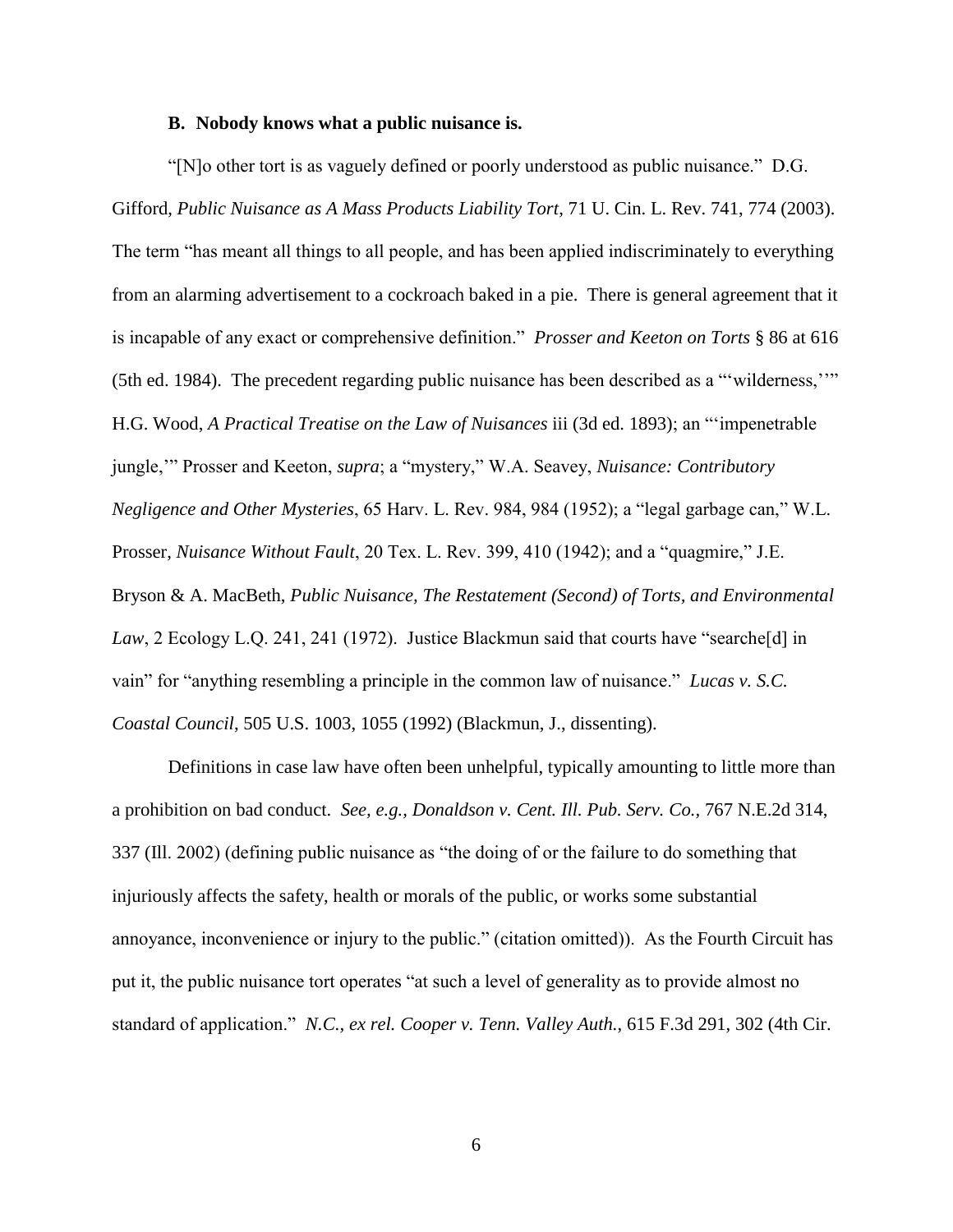2010). Oklahoma's statutory definition is no clearer; it prohibits any act that "annoys" others or "offends decency," among other things. 50 Okla. St. § 1.

Simply put, no lawyer can define public nuisance with certainty.

Judges and scholars have therefore labored to formulate an objective definition of the concept, to avoid the unconstitutionality that would otherwise result. Oklahoma courts, for instance, have observed that the determination of public nuisance requires "sound judgment and … common sense in each case," *McPherson v. First Presbyterian Church of Woodward*, 248 P. 561, 565 (Okla. 1926), and have rejected efforts to expand the tort to encompass, e.g., smoking in a private home, by requiring that an act be unlawful before it may be deemed a public nuisance. *Nuncio v. Rock Knoll Townhome Vill., Inc*., 389 P.3d 370, 374 (Okla. Civ. App. 2016).

Courts frequently employ "saving construction[s]" to avoid determining that a law is unconstitutional, particularly to avoid voidance for vagueness. *See, e.g., Cherokee News & Arcade, Inc. v. State*, 533 P.2d 624, 627 (Okla. Crim. App. 1974); *Skilling v. United States*, 561 U.S. 358, 411-12 (2010). The authors of the *Restatement (Second) of Torts* (1998) made an effort to define public nuisance as conduct "actionable under the principles controlling liability for negligent or reckless conduct or for abnormally dangerous activities." *Id*. at § 821B cmt. e. Such limits are important because "[t]he handful of principles governing the tort of public nuisance were never intended to govern any unreasonable harm that might result from human interaction, nor are they adequate for such a daunting task." Gifford, *supra*, at 833. And they prevent public nuisance from being exploited as a legal weapon against whatever activity a public official decides contributes to a bad state of affairs.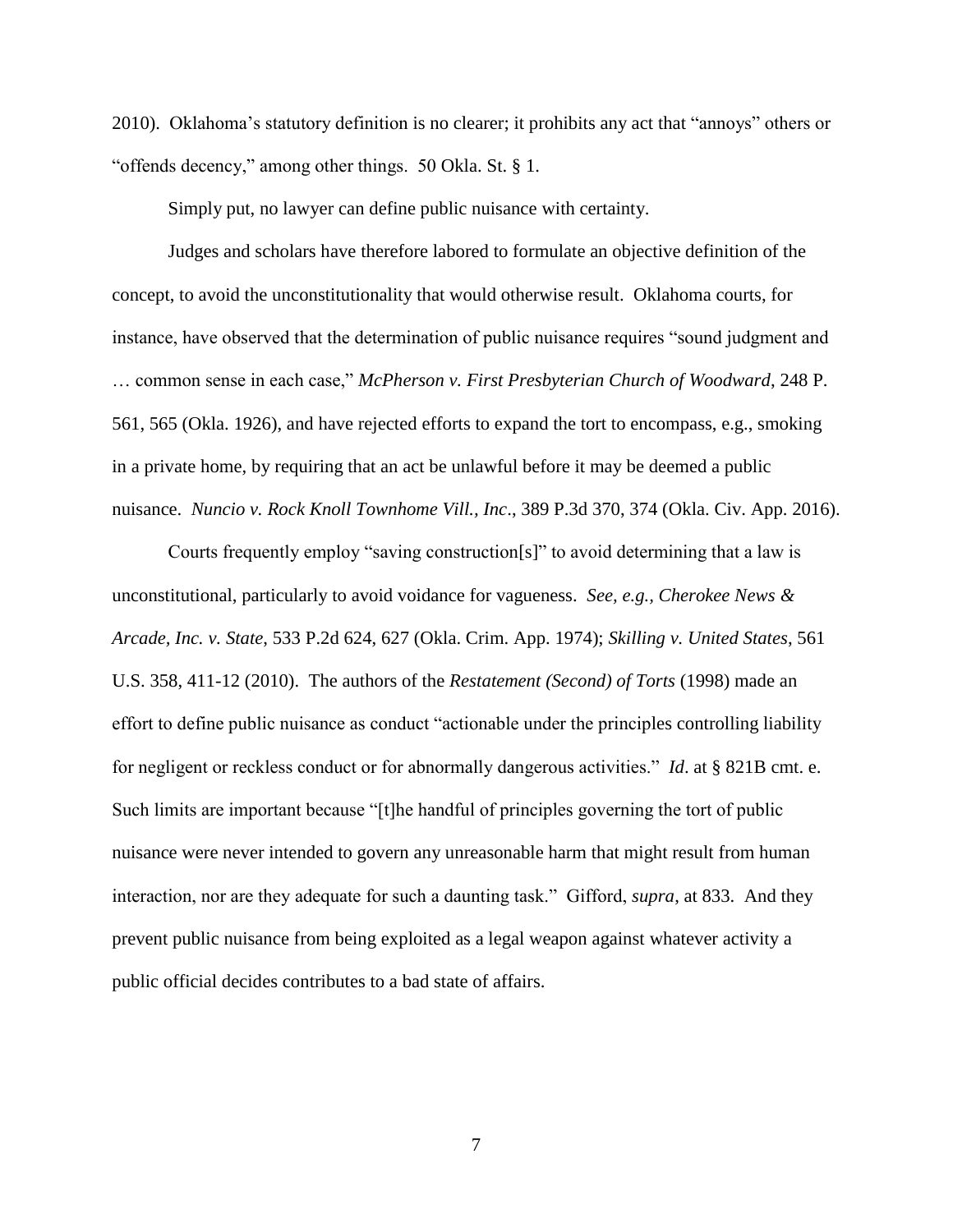# **C. States have increasingly abused "public nuisance" due to its vagueness.**

The danger of an overbroad definition of public nuisance is plain. Absent objective rules limiting liability, the concept can become a catch-all rule against whatever government officials, or even individual citizens, decide is bad behavior.

In several states, public officials have sued gun manufacturers on the theory that marketing firearms—even though perfectly lawful—is a public nuisance because it contributes to violence. In *James v. Arms Technology, Inc.*, 820 A.2d 27 (N.J. Super. Ct. App. Div. 2003), the court allowed such a suit to proceed on the grounds that gun makers "foster[ed] an illegal secondary gun market," *id*. at 52, and this caused the government to spend money to provide "governmental services." *Id*. at 33. The court found that simply selling firearms that people later used to commit crimes made the manufacturers participants in "an illegal, secondary market" for guns that harmed the public generally. *Id*. at 53 (citation omitted). *See also City of Cincinnati v. Beretta U.S.A. Corp*., 768 N.E.2d 1136, 1141–44 ¶¶ 7–16 (Ohio 2002) (allowing public nuisance case against gun-makers).

The California attorney general sued General Motors on a public nuisance theory, arguing that selling cars constituted a public nuisance, despite the fact that cars are legal, because cars contribute to environmental pollution. That case was dismissed, *People v. General Motors Corp*., No. C06-05755-MJJ, 2007 WL 2726871 (N.D. Cal., Sep. 17, 2007), but a similar case in the Fifth Circuit, brought by landowners who claimed that oil companies contributed to global warming and thereby worsened the effects of hurricanes—and that this led to the damage of their properties—was allowed to proceed. *Comer v. Murphy Oil USA*, 585 F.3d 855 (5th Cir. 2009), *appeal dismissed*, 607 F.3d 1049 (5th Cir. 2010). And the California Court of Appeal allowed plaintiffs to sue paint companies on a public nuisance theory for having sold lead paint (when it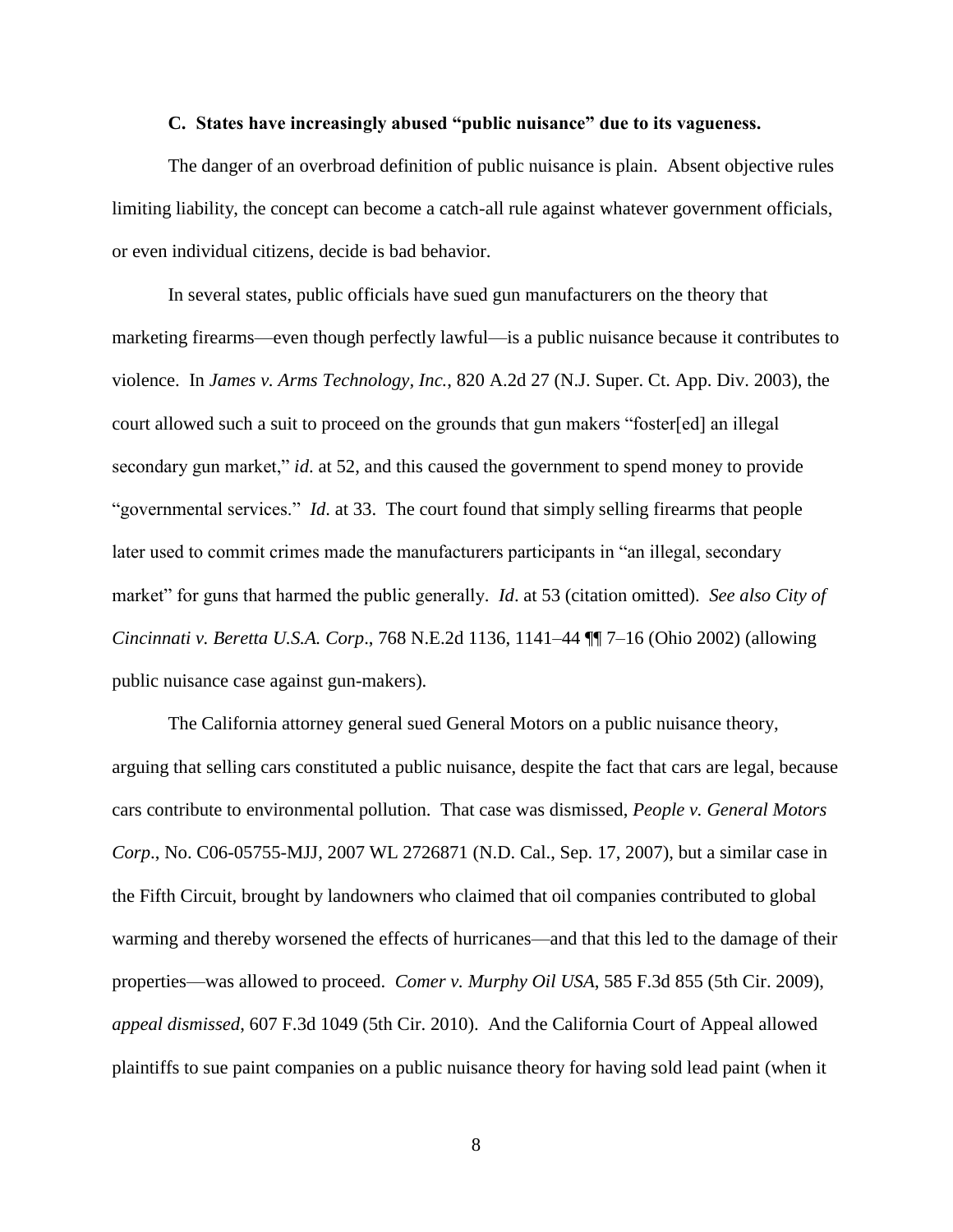was legal), on the grounds that homes that have since deteriorated now present environmental hazards. *People v. ConAgra Grocery Prods. Co*., 227 Cal.Rptr.3d 499 (App. 2017), *cert. denied*, 139 S.Ct. 377 (2018). There have even been efforts to sue McDonald's on the grounds that selling fast food is a "public nuisance" because it leads to obesity. *Pelman v. McDonald's Corp*., 396 F.3d 508 (2d Cir. 2005).

Such abuses led the Illinois and Rhode Island Supreme Courts to warn against expanding the public nuisance concept to impose liability on manufacturers for the misuse of products or general social harms caused by people over whom the defendants had no control. In *City of Chicago v. Beretta U.S.A. Corp*., 821 N.E.2d 1099, 1124–25 (Ill. 2004), the city sued gun makers for selling guns because they contributed to the problem of gun violence. The court rejected the argument. It began by noting that because "the concept [of public nuisance] 'elude[s] precise definition,'" *id.* at 1110, courts must insist upon objective proof of *causation* and *control*—that is, proof the defendant caused the harm and/or controlled the persons or things that caused the harm. *Id.* at 1127–32. To do otherwise would risk "impos<sup>[ing]</sup> public nuisance liability for the sale of a product that may be possessed legally by some persons, in some parts of the state." *id.* at 1121. Even more to the point, the Rhode Island Supreme Court warned against exploiting the vagueness of public nuisance in ways that would transform it into "'a monster that would devour in one gulp the entire law of tort.'" *Lead Indus. Ass'n*, 951 A.2d at 457 (citation omitted).

In this case, the vague contours of "public nuisance" are especially worrisome because, as explained in the next section, the acts complained of consist of speech. In cases where "public nuisance" intersects with speech, courts must be *especially* vigilant to ensure against vagueness. *Grove Press Inc., supra; Grayned, supra; People v. Sequoia Books, Inc*., 537 N.E.2d 302 (Ill. 1989). The decision below failed to address these concerns and therefore should be reversed.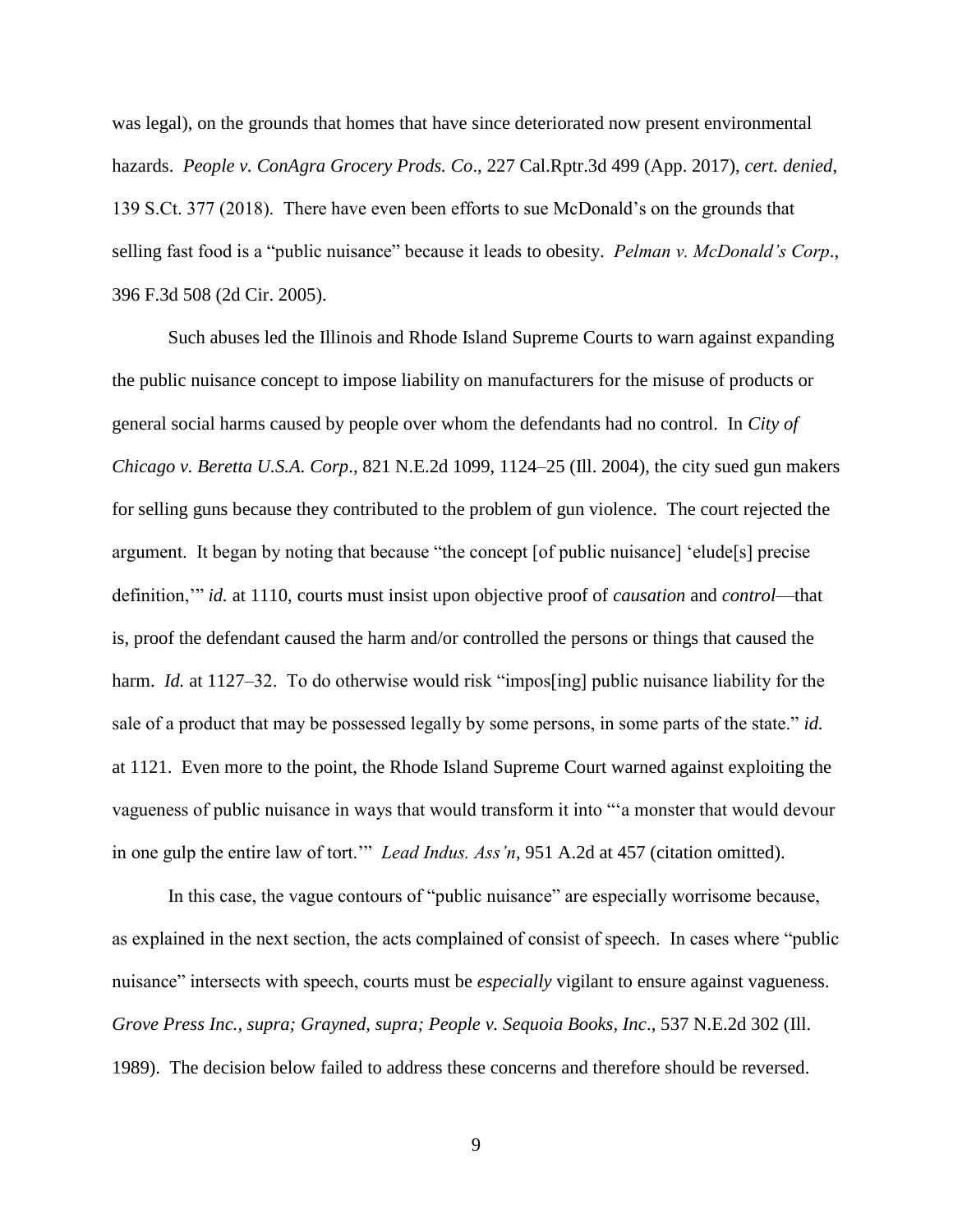## **II. Imposing liability based on persuasion is a violation of free speech.**

In *In re Nat'l Prescription Opiate Litig*., No. 1:17-md-2804, 2019 WL 3737023, at \*6 (N.D. Ohio June 13, 2019), the court laid aside the concerns about the vagueness of public nuisance expressed by *City of Chicago v. Beretta U.S.A. Corp*., and *Lead Indus. Ass'n* on the grounds that the plaintiffs in opioid marketing cases like this one allege not that the products were faulty, but that the defendants acted badly when marketing them. But this purported distinction fails because (a) gun cases like *City of Chicago v. Beretta U.S.A. Corp*. did, in fact, involve marketing; (b) the defendants' marketing here consisted of speech; and (c) the trial court failed to specify who said what and what speech was punishable and what was not. It therefore either imposed liability on constitutionally protected speech, or it imposed liability on some defendants for the acts or omissions of others. This is constitutionally unsustainable and will have harmful consequences.

# **A. The trial court erred in concluding that the speech in question is "commercial" and therefore non-protected.**

The trial court concluded that the defendants' speech was "commercial in nature," and "therefore not protected speech under the First Amendment." FJ at 28 ¶ 15. This was reversible error for two reasons.

First, "commercial speech" does not mean all speech that has a commercial purpose; it specifically means speech that "does *no more than* propose a commercial transaction." *Bolger v. Youngs Drug Prod. Corp*., 463 U.S. 60, 66 (1983) (citations omitted; emphasis added). In fact, it is limited to speech proposing a commercial transaction *with the speaker*. *Roberts v. U.S. Jaycees*, 468 U.S. 609, 634 (1984) (O'Connor, J., concurring). Speech *about* commerce is not necessarily "commercial speech." Only speech that *solely* proposes a transaction is "commercial speech." *Bolger* made clear that courts must "examine<sup>[]</sup> [the speech in question] carefully to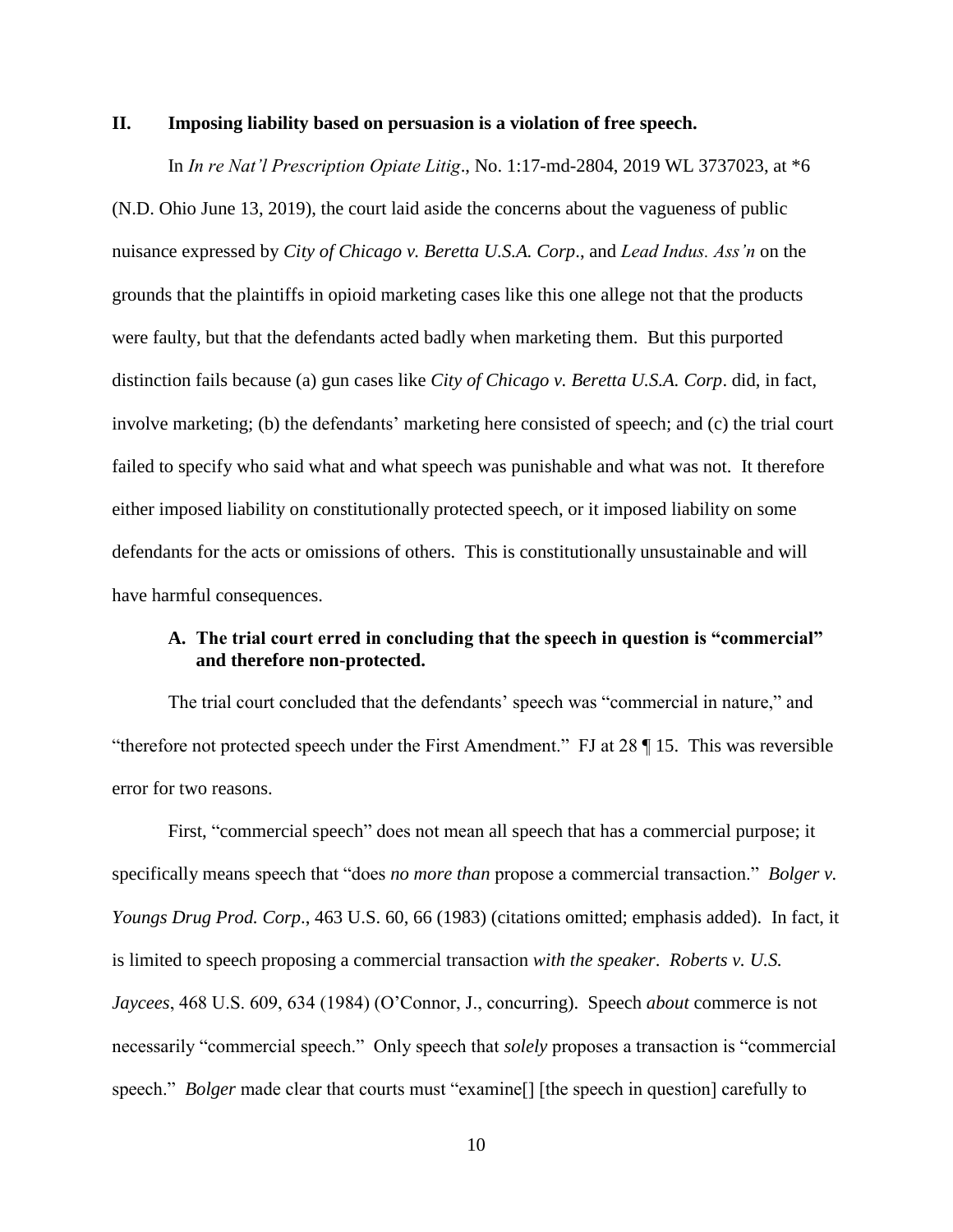ensure that speech deserving of greater constitutional protection is not inadvertently suppressed" by lumping commercial speech in with noncommercial speech. 463 U.S. at 66. In fact, that case concerned informational pamphlets about medicines, and found that even though they were created with a commercial motive and addressed one specific product, they were *not* commercial speech. *Id.* 

Second, commercial speech *is* protected by the First Amendment. While it receives less protection than other types of speech, the Court has never suggested that it *lacks* constitutional protection. On the contrary, the Court has made clear that restrictions on commercial speech must "not [be] more extensive than is necessary to serve [the government's] interest." *Cent. Hudson Gas & Elec. Corp. v. Pub. Serv. Comm'n of New York*, 447 U.S. 557, 566 (1980).

Yet the trial court swept all the speech upon which it predicated liability into the category of "commercial," which it characterized as wholly without constitutional protection. Thus it lumped together perfectly legal speech with speech it deemed misleading, disregarding constitutional standards. For example, it found that defendants helped fund a group that offered continuing medical education (CME) events regarding painkillers, FJ at 15 ¶ 39, and that "CME materials" for this program contained "misleading statements." *Id.* at 16 ¶ 41. But a CME cannot in *any* respect be deemed commercial speech, since it did not propose any commercial transactions at all. *See Bolger,* 463 U.S. at 66. And there was *no evidence* that speakers such as Johnson & Johnson had any control *whatsoever* over what was said at the CME program.

The trial court's blanket classification of all of the speech as commercial and disregard of who said what was legal error. If it was "legally or practically impossible" for the court "to separate out the commercial and noncommercial elements of [the] speech," then the court was obligated to treat the speech as a whole—and the whole "gets the benefit of the *higher* standard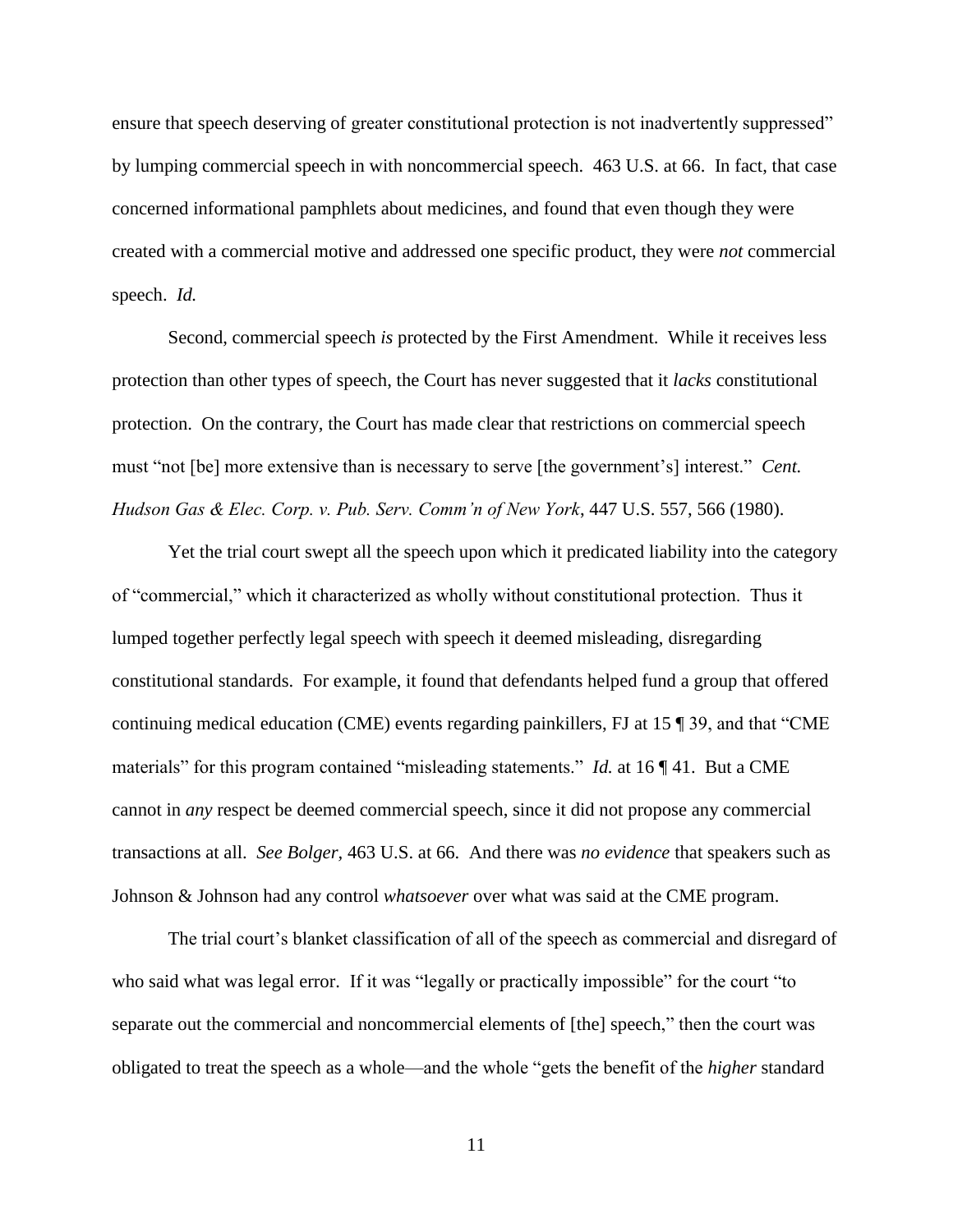of scrutiny applicable to *noncommercial* speech." *Jordan v. Jewel Food Stores, Inc.*, 743 F.3d 509, 521 (7th Cir. 2014) (emphasis added). *See also Reagan Nat'l Advert. of Austin, Inc. v. City of Austin*, No. 19-50354, 2020 WL 5015455 at \*10 (5th Cir. Aug. 25, 2020) ("Where 'the component parts of a single speech are inextricably intertwined…we apply our test for fully protected expression.'" (citation omitted)). On the other hand, if the court *could* separate the speech into commercial and non-commercial elements, it was obligated to do so to protect the noncommercial speech. *Bolger,* 463 U.S. at 66.

Yet with a record encompassing speech by *thirteen* corporate defendants over the course of "at least" *thirty years*, FJ at 4 ¶ 4, the trial court made *no* specific findings about what precisely was false in the statements of multiple defendants. In some places it found that marketing materials were "later described" as false by the FDA, *id.* at 13 ¶ 31; elsewhere it asserted that the speech was *potentially* misleading<sup>3</sup> because defendants failed to give satisfactory emphasis to certain risks, or "overstate[d]" efficacy (e.g., *id.* at 17 ¶ 44, 19 ¶ 50); in other places it merely insinuated that speech was false—for example, FJ at 10 ¶ 19, where it found that defendants "promot[ed] … the concept that chronic pain was undertreated," but never found that chronic pain was *not* undertreated.

 $\overline{\phantom{a}}$ 

<sup>3</sup> The trial court failed to distinguish between *actually false* commercial speech and *potentially misleading* commercial speech, despite the fact that First Amendment jurisprudence requires such a distinction. *Thompson v. W. States Med. Ctr*., 535 U.S. 357, 367 (2002). For instance, the court refers to the defendants "taking data out of context to deliver misleadingly incomplete impressions," FJ at 17 ¶ 44, and "downplay[ing] the risk of addiction and overstat[ing] the efficacy of opioids," *Id.* at 19 ¶ 50, which mean that the statements were not actually false, but could give the wrong impression. The Supreme Court has made clear that states may not ban or punish *potentially* misleading speech, because that would exceed the tailoring requirement of First Amendment law. *Peel v. Attorney Registration & Disciplinary Comm'n of Ill.*, 496 U.S. 91, 109-10 (1990).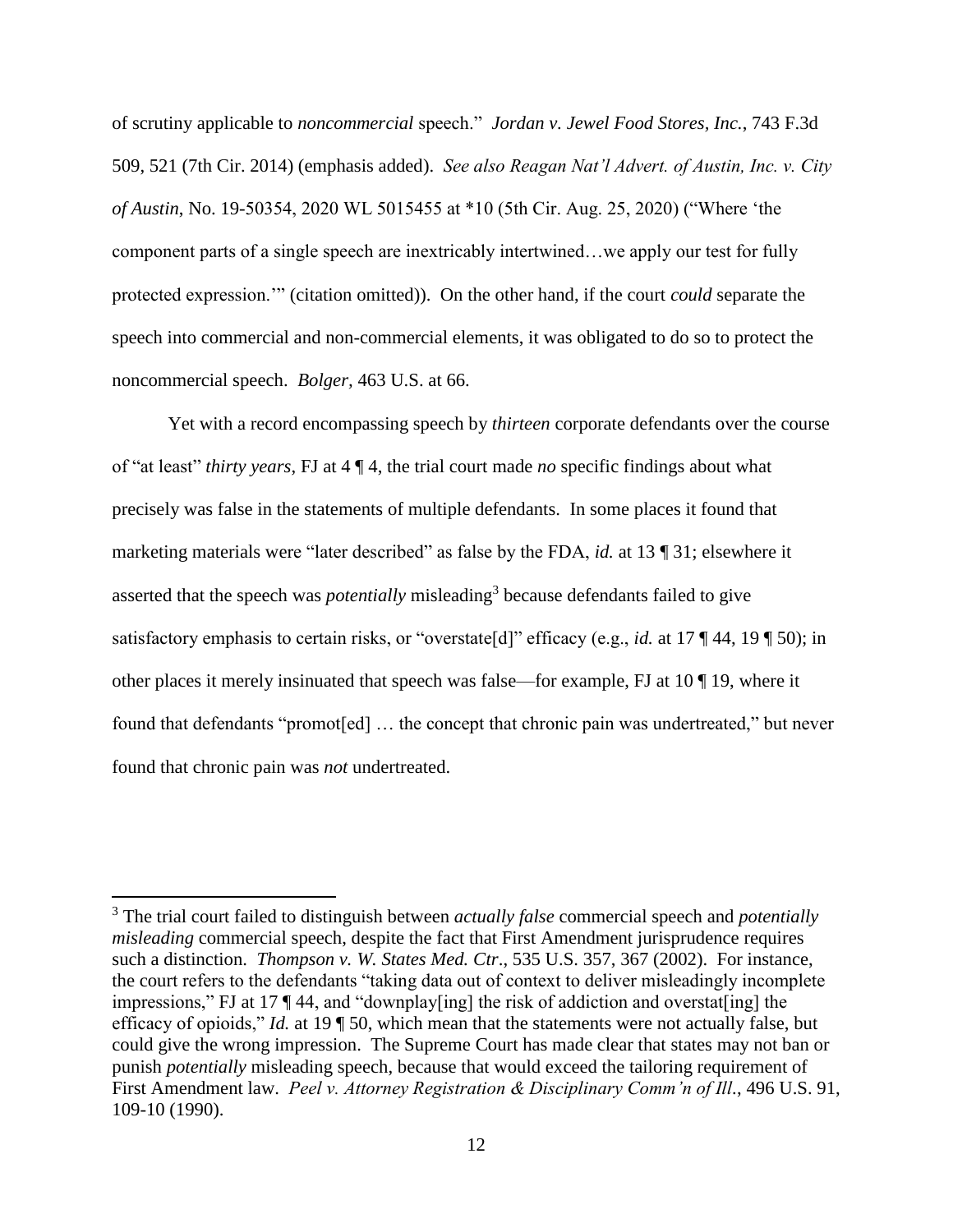This lack of precision is totally incompatible with free speech jurisprudence. The consequence is a vague ruling that chills legitimate speech and will worsen outcomes for patients.

Consider just a few examples:

**1)** The court concluded that the defendants tried to "convinc[e] physicians that undertreated pain was harming patients," and "promot[ed] ... the concept that chronic pain was undertreated," FJ at 10 ¶ 19, but made *no* finding that undertreated pain does *not* actually harm patients, or that chronic pain is *not* undertreated. In other words, the court implies that there is something untrue and deceptive about the assertion—without ever finding that it is actually false.

In reality, it is *not* false: **chronic pain** *is* **undertreated in the United States**, meaning countless Americans are needlessly suffering, unable to obtain medicines to alleviate their agony. See, e.g., M. Coggins, *Undertreating Pain*, Today's Geriatric Medicine, Mar./Apr. 2014<sup>4</sup>; O. Bassat, et al., *Chronic Pain is Underestimated and Undertreated in Dialysis Patients: A Retrospective Case Study,* Hemodialysis International, Feb. 2019<sup>5</sup> ; R. Piana, *U.S. Cancer Patients Still Plagued by Undertreated Pain,* Cancer Network, June 1, 2008.<sup>6</sup>

Responsible physicians nationwide have warned that the crackdown on pain prescribing is already causing doctors to withhold medicine from suffering patients. *See* K. Dineen, *Definitions Matter: A Taxonomy of Inappropriate Prescribing to Shape Effective Opioid Policy and Reduce Patient Harm*, 67 U. Kan. L. Rev. 961, 973–77 (2019). The American Medical Association (AMA) recently criticized the Centers for Disease Control (CDC) for issuing rules to restrict pain prescriptions, noting "the lack of evidence that these limits have improved outcomes

 $\overline{a}$ 

<sup>4</sup> https://www.todaysgeriatricmedicine.com/archive/032414p8.shtml

<sup>5</sup> https://onlinelibrary.wiley.com/doi/abs/10.1111/hdi.12736

<sup>6</sup> https://www.cancernetwork.com/view/us-cancer-patients-still-plagued-undertreated-pain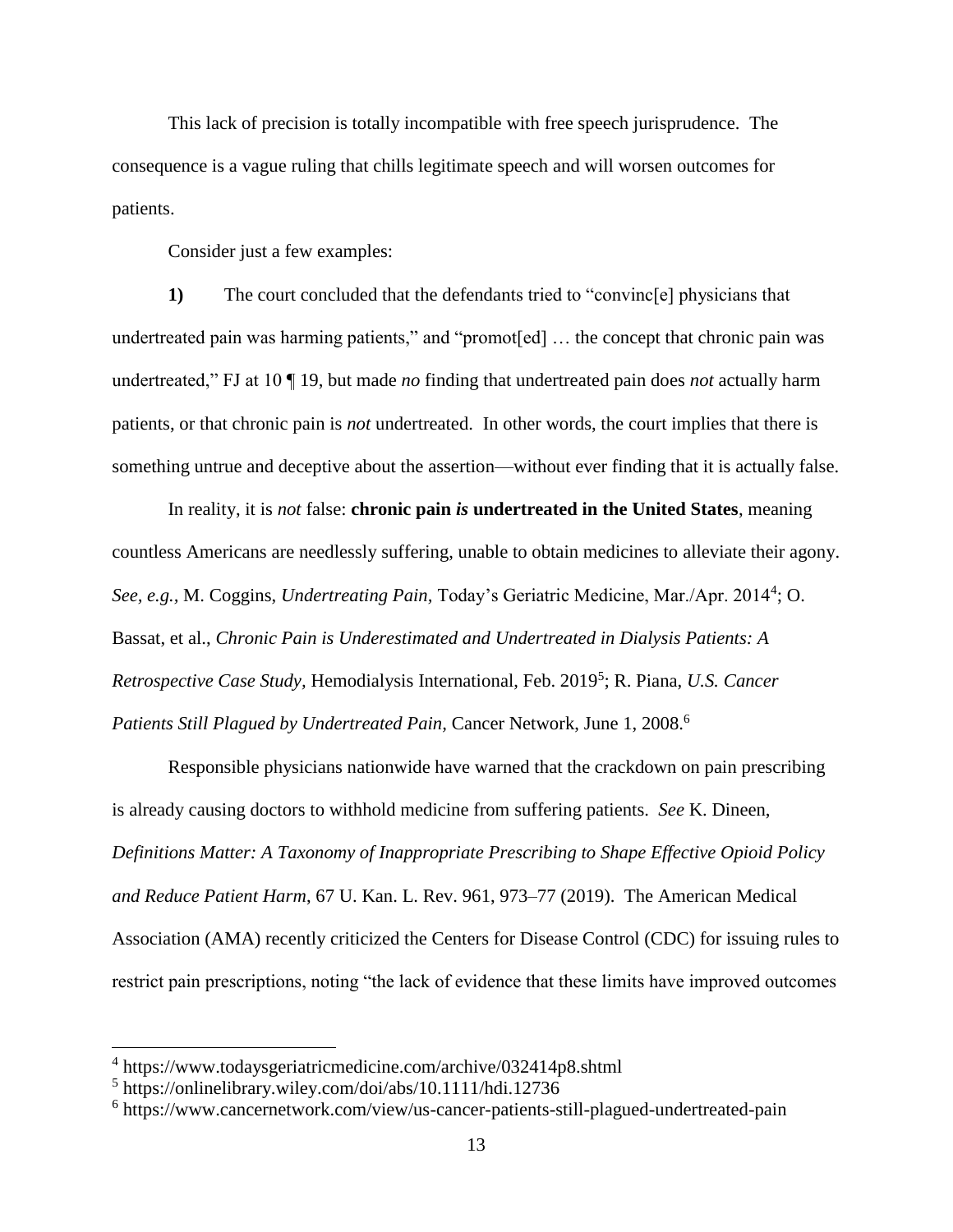for patients." *AMA Urges CDC to Revise Opioid Prescribing Guideline*, June 18, 2020.<sup>7</sup> The AMA found that restrictions like those offered by the CDC "have increased stigma for patients with pain and have resulted in legitimate pain care being denied to patients." *Id.*

In any event, the speech by which the defendants sought to "convince" and "promote" ideas was at least a blend of commercial and noncommercial speech—and at most a blend of true and *potentially* misleading speech—and the trial court made no effort to distinguish between these things.

**2)** Nor is "promotion" or "convincing" people of things unlawful—even if the things the speaker is trying to promote or convince people of turns out later to be untrue. The trial court made *no* **finding that specific defendants** *knowingly* **sought to convince people of untrue things** for private gain—a finding that would have supported a conclusion of fraud or false advertising. On the contrary, it found that the scientific studies and marketing materials in question were "*later* described as false and misleading by the FDA," FJ at 13 ¶ 31, a finding the court was able to fit within the vague contours of the concept of "public nuisance."

Similarly, the decision below repeatedly insinuated that the phenomenon of "pseudoaddiction" was manufactured as a deceptive marketing device, when in reality it is a genuine theory the medical community is still evaluating.<sup>8</sup> Although "the concept *may* have

 $\overline{\phantom{a}}$ 

<sup>8</sup> *Addiction* is defined as compulsive use (or engagement in an activity, i.e., gambling, eating) despite negative consequences. *See* American Society of Addiction Medicine, *Definition of Addiction*, https://www.asam.org/Quality-Science/definition-of-addiction. *Pseudoaddiction* refers to the way a person suffering from pain, and desperate to obtain pain medicine, will act duplicitously to obtain it, or otherwise behave like an addict, but do not experience the compulsive behavior or "negative consequences." D.E. Weissman & J.D. Haddox, *Opioid Pseudoaddiction—An Iatrogenic Syndrome,* 36 Pain 363 (1989),

<sup>&</sup>lt;sup>7</sup> https://www.ama-assn.org/press-center/press-releases/ama-urges-cdc-revise-opioid-prescribingguideline

https://pubmed.ncbi.nlm.nih.gov/2710565/. Both concepts incorporate normative presuppositions. *See* J. Ballantyne, et al., *Bonica's Management of Pain* 419 (4th ed. 2012).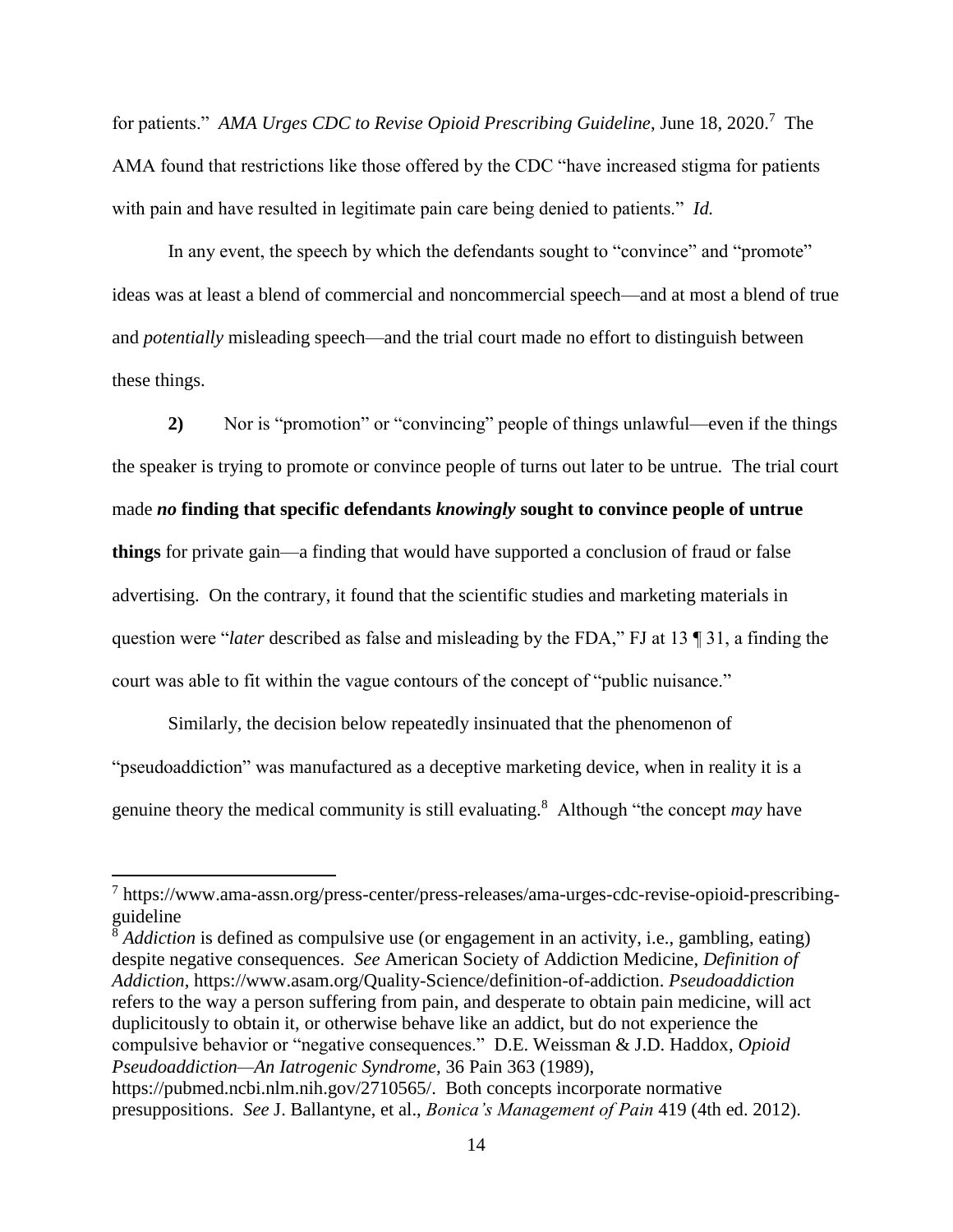fallen out of favor," in light of later developments, L. Kofi et al., *Ethics at the Intersection of Chronic Pain and Substance Use, in* D. Buchman & K. Davis, *Pain Neuroethics and Bioethics*  138 (2018) (emphasis added), it has not been squarely rejected, let alone proven to be a form of deceptive marketing. As recently as 2004, it was deemed "an important step forward in pain management," S. Passik & K. Kirsch, *Assessing Aberrant Drug-Taking Behaviors in the Patient with Chronic Pain,* 8 Current Pain & Headache Reports 289, 291 (2004), and is still endorsed by the American Society of Addiction Medicine. *See* American Pain Society, *Definitions Related to the Use of Opioids for the Treatment of Pain*. 9 There is nothing deceptive or unlawful about the scientific community proposing, discussing, studying, and even later rejecting a medical or psychological hypothesis. Yet the trial court concludes that defendants and others broke the law by "suggest[ing] pain is undertreated and doctors should prescribe more opioids"—without finding that these things were factually untrue or negligently stated. FJ at 15 ¶ 37.

**3)** In other words, the trial court **characterized legitimate scientific discourse as deceptive**. It predicated liability, for example, on the "Consensus Statement"—a public expression of an opinion—which "suggest[ed] that pain is undertreated and doctors should prescribe more opioids." *Id*. But the publication of such consensus statements is a normal part of the scientific method. Even if a public statement of a scientific belief turns out to be incorrect, that is not proof of impropriety.<sup>10</sup> Penalizing people after the fact for honest public statements of scientific belief—even if later repudiated—risks chilling scientific discourse and hampering the

l

<sup>&</sup>lt;sup>9</sup> https://www.naabt.org/documents/APS\_consensus\_document.pdf

 $10$  As one philosopher put it, science is the process of "making mistakes in public. Making mistakes for all to see, in the hopes of getting the others to help with the corrections." D. Dennett, *Darwin's Dangerous Idea* 380 (1995).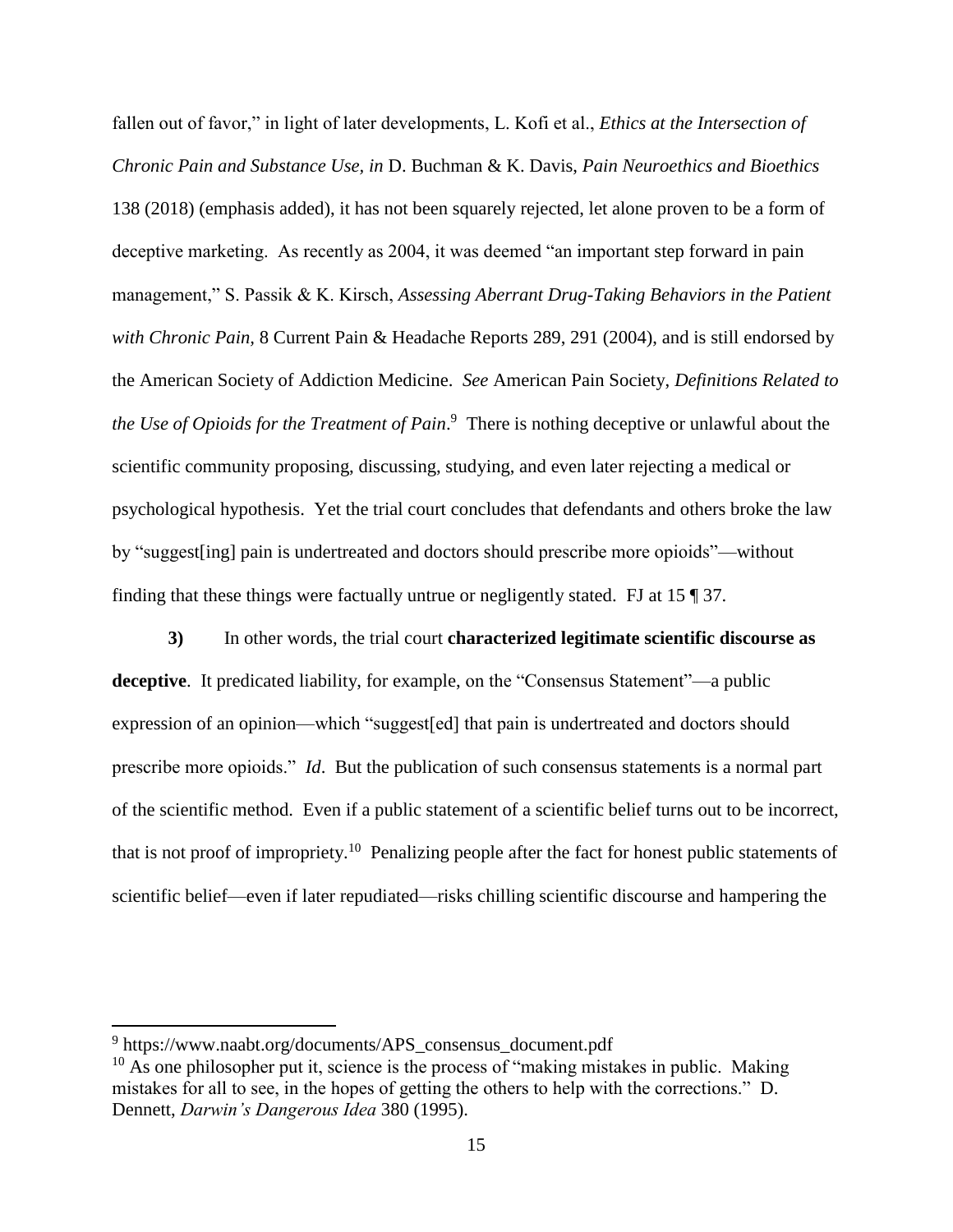development of new medical treatments.<sup>11</sup> And given that **the Consensus Statement cannot by any means be characterized as "commercial speech"**—it proposed no commercial transactions, nor was it "related solely to the economic interests of the speaker and its audience," *Central Hudson*, 447 U.S. at 561—the chilling effect of the trial court's ruling cannot be disregarded.

Relatedly, the trial court therefore **punished defendants for freedom of association** for example, penalizing them for helping fund organizations such as the National Pain Education Council. FJ at 15 ¶ 39. But as courts have repeatedly made clear, the choice to subsidize an organization is protected by the First Amendment, *NAACP v. Alabama. ex rel. Patterson*, 357 U.S. 449, 460–61 (1958), and this cannot be waved away as merely "commercial," unprotected speech. If this decision is allowed to stand, it is easy to foresee cases against petroleum companies for funding research into global warming which is later found to be politically unacceptable. Indeed, such lawsuits have already begun. *See, e.g., California v. BP P.L.C.*, No. C 17-06011 WHA, 2018 WL 1064293, at \*4 (N.D. Cal. Feb. 27, 2018).

**4)** The trial court found that the defendants created a nuisance by "deceptively minimizing risks," making efficacy claims "without substantial evidence," and "promoting unapproved uses" of medicines. FJ at 17 ¶ 44. But this latter action—**promoting unapproved uses—is perfectly legal.** In *Amarin Pharma, Inc. v. U.S. FDA*, 119 F.Supp.3d 196, 237 (S.D.N.Y. 2015), and *United States v. Caronia*, 703 F.3d 149, 169 (2d Cir. 2012), federal courts

 $\overline{a}$ 

 $11$  The court found it significant that some members of the committee that drafted the statement "had a financial relationship" with the defendants, FJ at 15 ¶ 36, and that defendants contributed money to the American Pain Society and the American Academy of Pain Medicine, but it is perfectly ordinary for industry to financially support scientific organizations relating to that industry. These organizations were and are legitimate, independent entities. *See* C. Clark, *American Pain Society Seeks OK to Call it Quits,* Medpage Today, May 24, 2019, https://www.medpagetoday.com/painmanagement/painmanagement/80054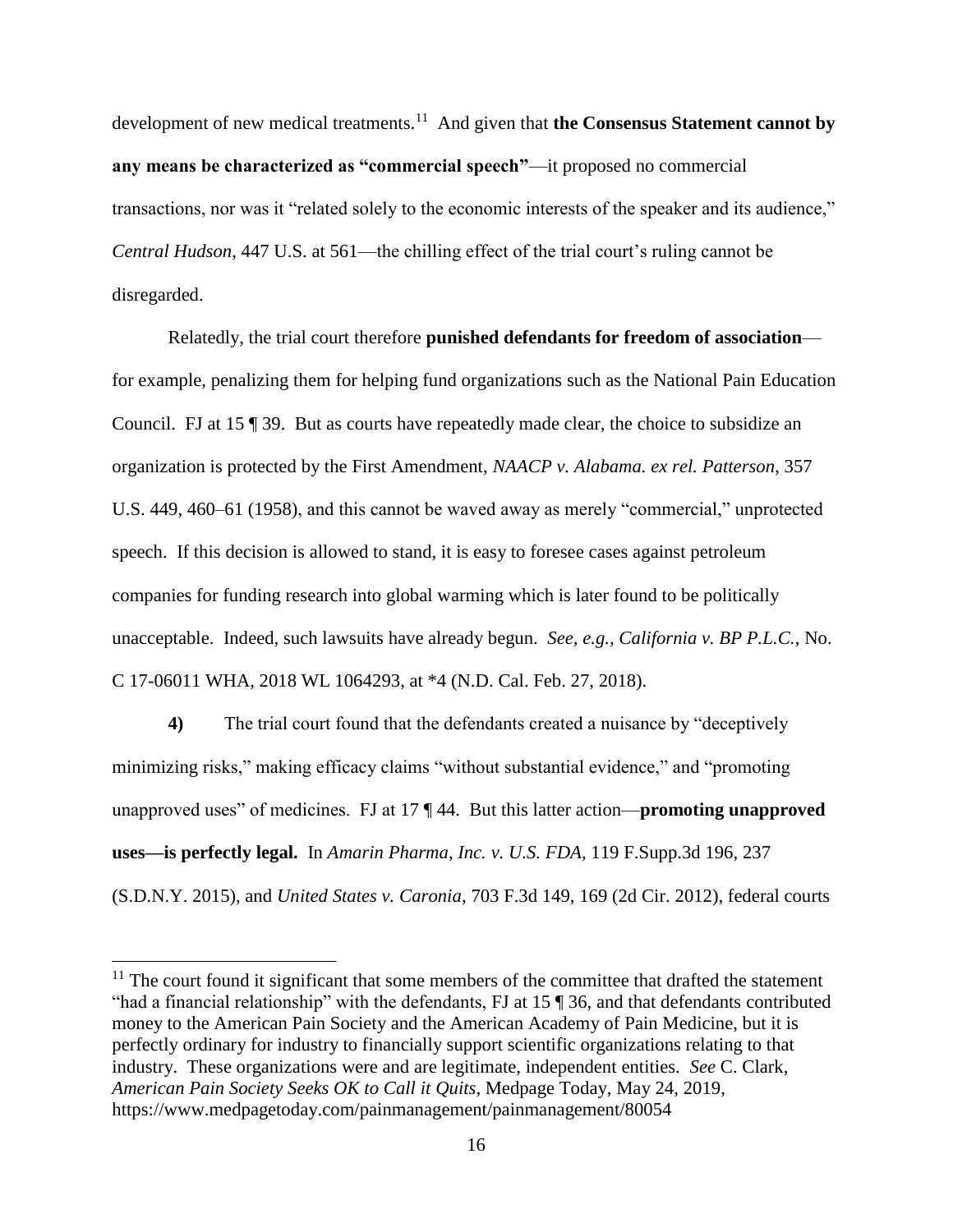held that the truthful communication of information about "off-label" use (i.e., unapproved uses) of legal medicines is protected First Amendment speech. In other words, the trial court failed to distinguish between truthful, constitutionally protected speech and untruthful or non-protected speech, and indiscriminately labeled all of the speech "deceptive" and therefore a nuisance.

**5)** Moreover, the trial court's terminology fails to distinguish between actual misrepresentations, which the government may prosecute, and **the mere failure of the defendants to advertise or market medicines in ways today's prosecutors would prefer**. For instance, the court found that defendants "repeatedly used [scientific studies] in deceptive ways to support misleading claims that downplay[ed] the risk of addiction and overstate[d] the efficacy of opioids." FJ at 19 ¶ 50. What constitutes "downplaying" or "overstating," however, is left unexplained. How much emphasis *should* the defendants have placed on the risk of addiction? There is no standard in either statutory or common law. Instead, the decision here imposes *post hoc* liability on a business for falling below a purely subjective standard—and this is accomplished due to the vagueness of the "public nuisance" tort.

**6)** The trial court characterizes humane, even morally imperative decisions as nefarious. Through insinuation and implication, it concluded that defendants' speech harmed the public even where that speech was true and important. For example, it predicated liability on finding that defendants "used the phrase, 'pain as the "fifth vital sign"' to influence doctors to liberally prescribe opioids." FJ at 21 ¶ 56. Yet *persuasion* is constitutionally protected speech—even within the commercial context—and there is nothing inaccurate about the phrase "pain as the fifth vital sign." On the contrary, the phrase refers to the idea that physicians should be as focused on treating pain as they are on treating a patient's difficulty with breathing, cardiac problems, etc. This is a legitimate and humane attitude—quite the opposite of the **shockingly**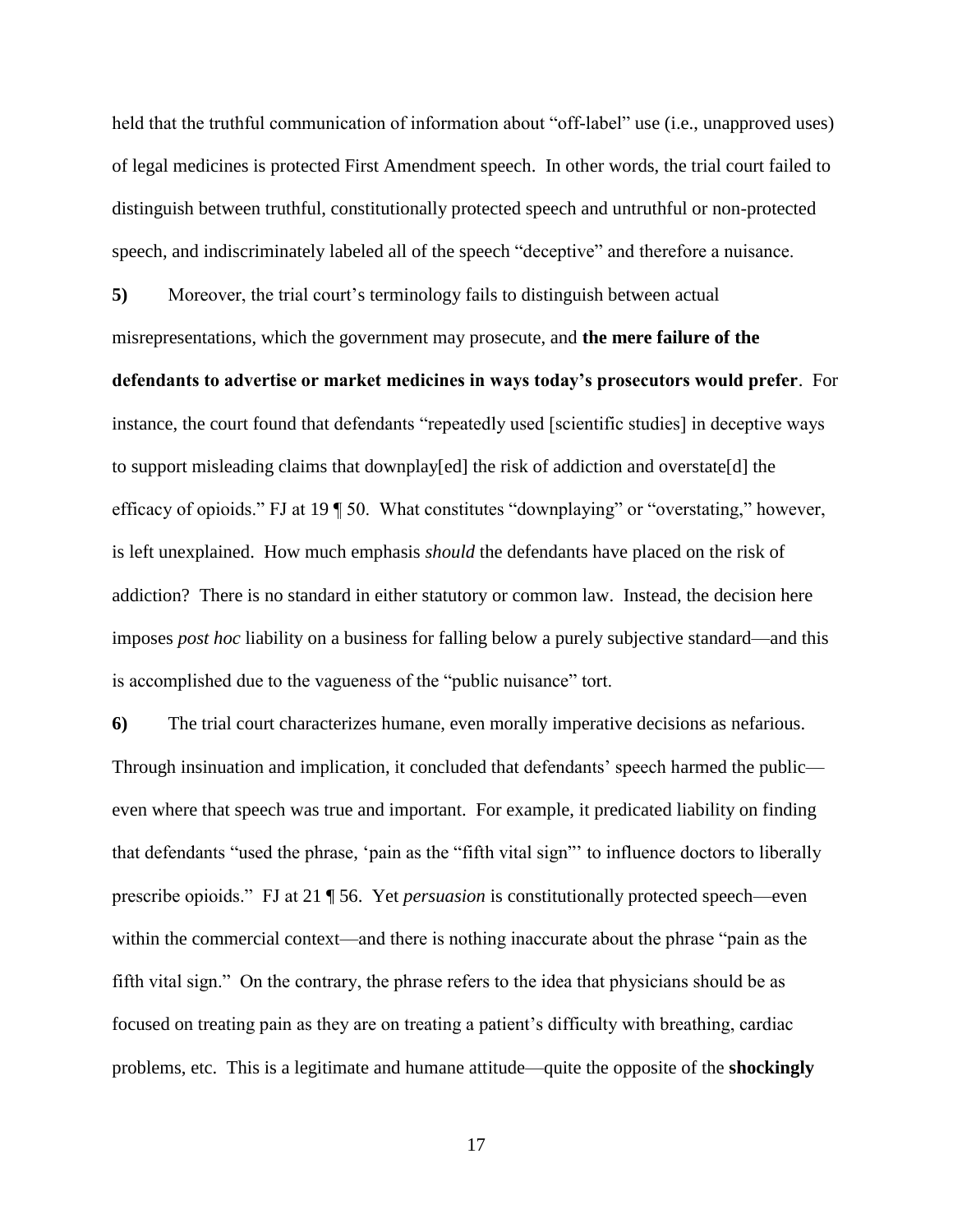**inhumane, even cruel, idea** expressed in the words the trial court quoted approvingly: **"Not everyone deserves pain medicine."** *Id.* at 21 ¶ 57.

# **B. The trial court failed to differentiate between acts and actors so that it attributed speech to entities not responsible for that speech, and punished lawful speech along with unlawful speech.**

In addition to lumping non-commercial and commercial speech, and lawful speech with what it characterized as deceptive speech, the trial court also made no effort to specify who said what.

For example, it found that "[d]efendants" in general "ran a website called Prescribe Responsibly," to promote information about pseudoaddiction, *Id.* at 11 ¶ 22, but Janssen Pharmaceuticals alone was responsible for that website (as stated on the website itself), and other defendants had no connection with it. Likewise, the court found that "defendants' marketing materials" cited "the Porter and Jick letter" in ways that "downplay[ed]" the risk of addiction, *id.*  at 19 ¶ 50, yet while it is generally agreed that Purdue used this letter for marketing purposes, the court made no finding other defendants did so.

But *causation* is required by basic principles of tort law. *Steed v. Bain-Holloway*, 356 P.3d 62, 68 ¶ 21 (Okla. Civ. App. 2015). While causation in public nuisance cases is sometimes complex, one rule is plain: "Regardless of which test of causation is used, the plaintiff must identify the actual defendant who caused the harm." R.C. Ausness, *The Current State of Opioid Litigation*, 70 S.C. L. Rev. 565, 596 (2019). Even in the broadest public nuisance decisions, such as those involving lead paint, courts have insisted upon proof of causation. *See, e.g., City of St. Louis v. Benjamin Moore & Co*., 226 S.W.3d 110, 116 (Mo. 2007); *ConAgra Grocery Prod.*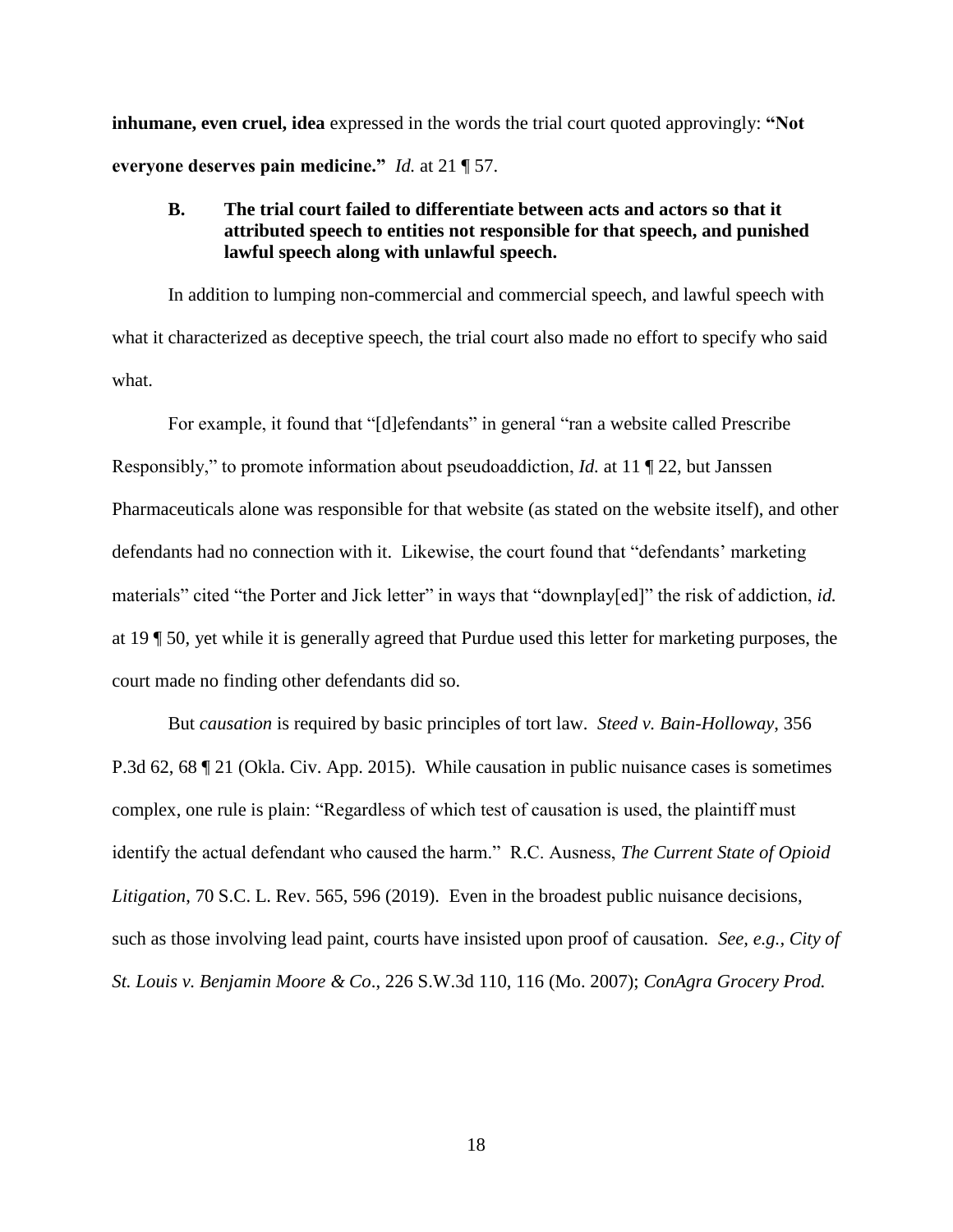*Co.*, 227 Cal.Rptr.3d at 543. Without specific attribution of fault,<sup>12</sup> it is contrary to law to find a party liable. Indeed, absent a causation finding, a nuisance lawsuit resembles "the creation of a social program more than the resolution of a particular dispute." M.L. Richards, *Pills, Public Nuisance, and Parens Patriae: Questioning the Propriety of the Posture of the Opioid Litigation*, 54 U. Rich. L. Rev. 405, 457 (2020) (citation omitted).

One consequence of this lack of specificity is that it makes *tailoring* impossible. Some kind of tailoring is required of *any* limitation on speech, including in the public nuisance context.<sup>13</sup> Exactly which degree of tailoring is required depends on how the speech is categorized—limits on "political" speech must be narrowly tailored, *Ariz. Free Enter. Club's Freedom Club PAC v. Bennett*, 564 U.S. 721, 734 (2011); limits on commercial speech must be "not more extensive than is necessary," *Central Hudson*, 447 U.S. at 566; limits on expressive actions must be "no greater than is essential." *United States v. O'Brien*, 391 U.S. 367, 376-77 (1968). But given the lack of specificity in the trial court's findings, there is simply no way to reconcile the judgment with the tailoring requirement of *any* speech category. The decision therefore penalizes plainly commercial speech (actual advertisements), along with *potentially* misleading *non*-commercial speech (such as the Consensus Statement), and true and

 $\overline{\phantom{a}}$ 

 $12$  Some states use the theory of "enterprise liability" in place of a showing of causation, but this Court rejected that theory in *Case v. Fibreboard Corp.*, 743 P.2d 1062, 1067 (Okla. 1987), and its reasons for doing so are even more strongly present here: it violates basic principles of law to impose liability "devoid of considerations of actual causation." *Id.* Even if enterprise liability were the law in Oklahoma, it would not apply here, because it applies only where it is certain *that* the defendants contributed to the harm, but unclear *how much* each contributed. In other words, it applies only where the defendants "jointly controlled the risk." *Sindell v. Abbott Labs.*, 26 Cal.3d 588, 608 (1980). But here, the trial court made no findings that the defendants jointly controlled the risk. It simply asserted that "[d]efendants, acting in concert with others, embarked on a [marketing] campaign" that encouraged the prescription of painkillers, FJ at 9 ¶ 17, a finding far too ambiguous to support a conclusion of joint control.

<sup>13</sup> *Near v. Minnesota ex rel. Olson*, 283 U.S. 697 (1931), was a public nuisance case.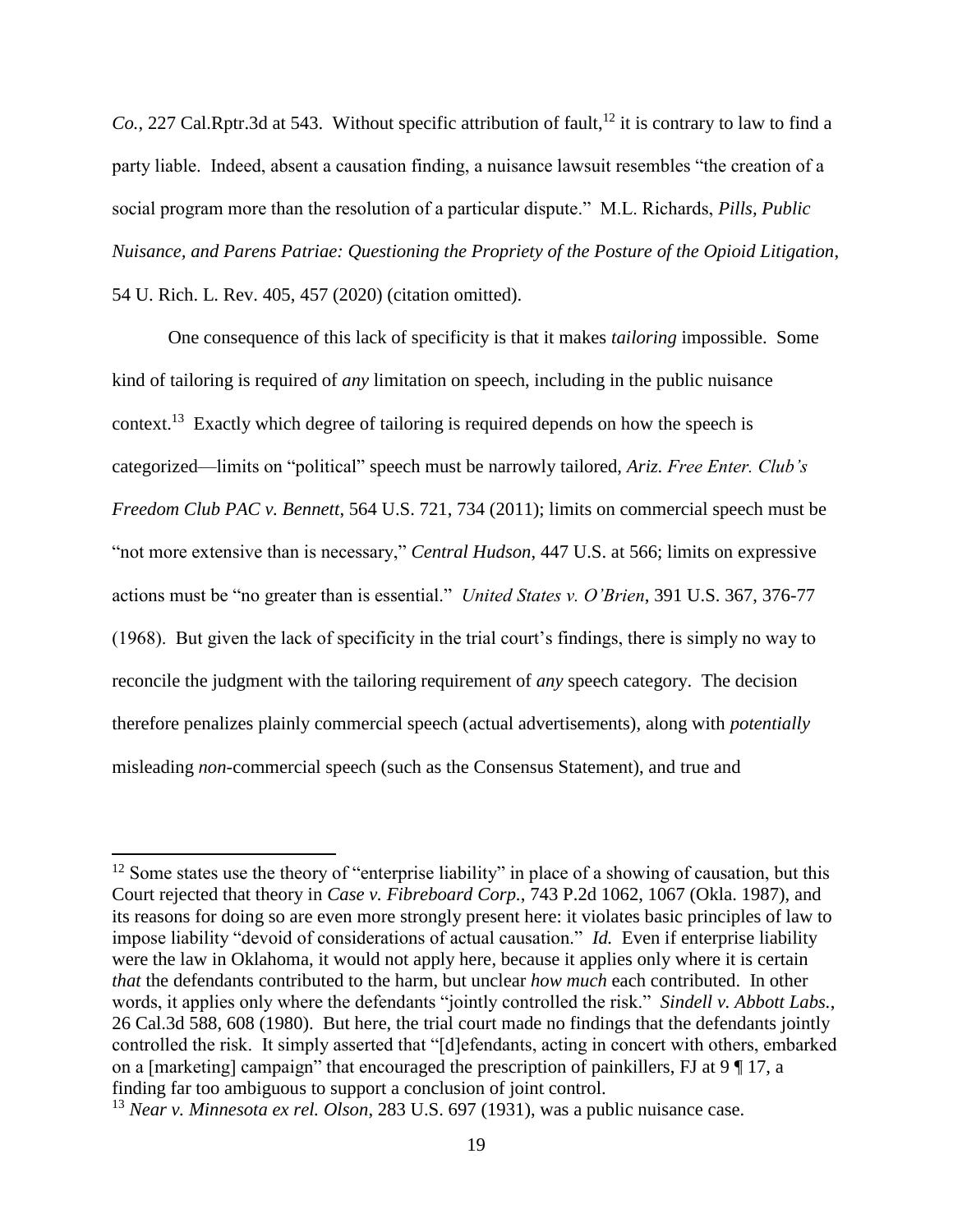constitutionally protected speech (such as the promotion of "off-label" uses). That alone requires reversal.

Perhaps the case closest to this is *Sequoia Books, supra*. That was a public nuisance obscenity case in which the defendants were convicted of selling obscene materials at their bookstore, and were then enjoined from using the building *at all*, including for selling *non*obscene materials. 537 N.E.2d at 304. The court found this unconstitutional. Even assuming that the obscene materials were rightly deemed a public nuisance, the court declared it could not go further and restrict *non*-nuisance speech: "since sellers of obscene materials are often, as in this case, also sellers of protected speech, regulations which affect them must be carefully scrutinized in order that the proscription of the obscene does not unduly affect the distribution of protected expression," it explained. *Id.* at 309. "Similar concerns would be raised by a statute which closed an entire newspaper on the basis of individual instances of unprotected libelous falsehoods which had appeared within its pages." *Id.* The court therefore applied the *O'Brien*  test, which includes a tailoring requirement: "'the incidental restriction on alleged First Amendment freedoms [must be] no greater than is essential to the furtherance of [the state's] interest.'" *Id*. at 307 (quoting *O'Brien*, 391 U.S. at 376-77).

In this case, the trial court made no effort at tailoring its analysis, or at differentiating between what speech was commercial and what was not, or which speech was lawful and which was not, or who said what. It simply asserted that all the speech at issue was commercial, FJ at 28 ¶ 14, and that all of it was misleading. *Id.* at 19 ¶ 50. Thus its liability finding has the same consequence as an injunction closing an entire bookstore based on some obscenity sales, or shutting a newspaper based on individual instances of libelous falsehoods: it sweeps in legitimate speech as well as unlawful speech. What exactly *can* a drug-maker say under this judgment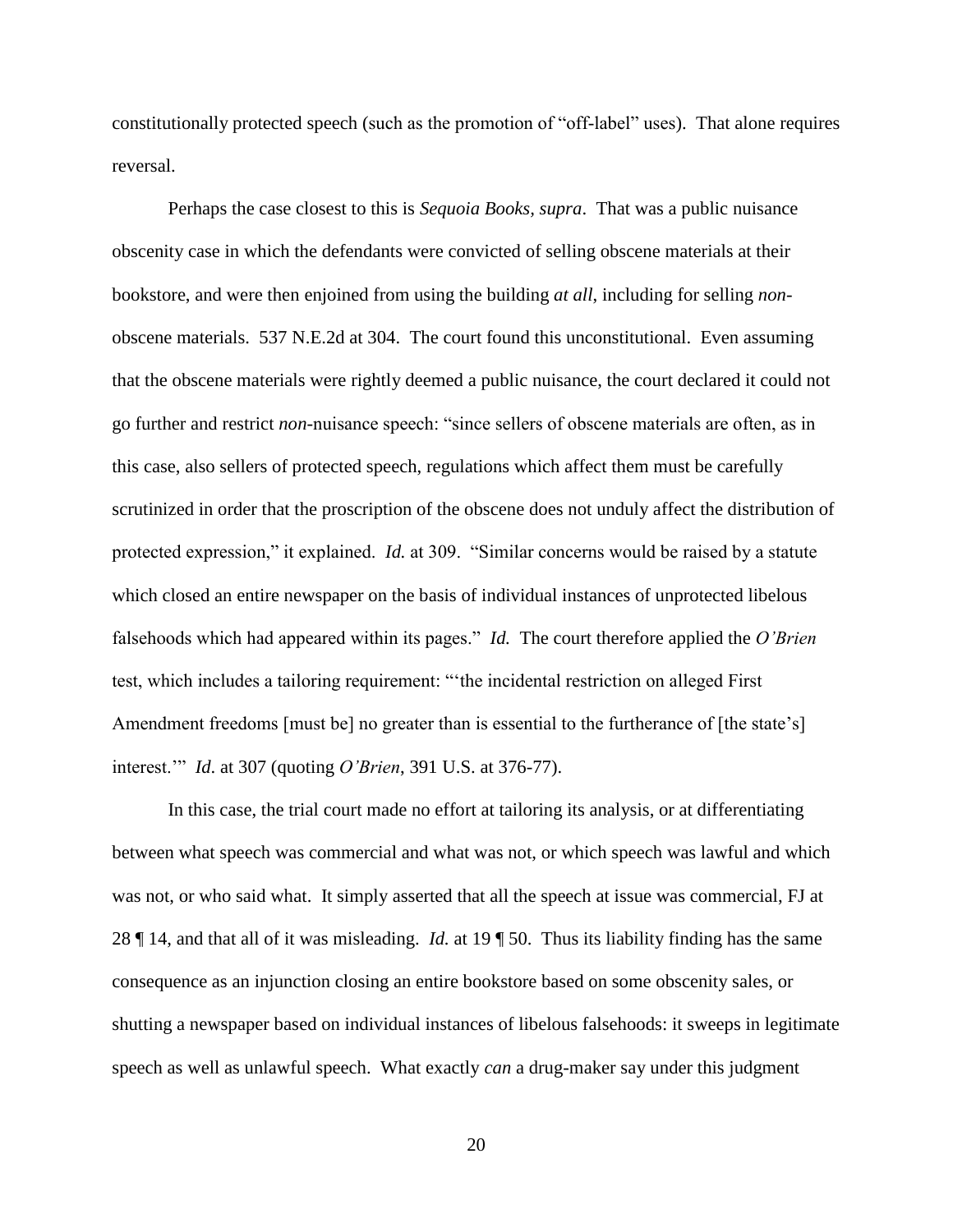without risking future punishment? What can a petroleum company say about the environmental impact of its products? What can a gun-maker say about the sale of firearms? It is impossible to determine.

This was a failure of *causation* analysis. And as this Court has said, public policy "does not justify the abrogation of the rights of a potential defendant to have a causative link proven." *Case,* 743 P.2d at 1067. One reason such an abrogation violates public policy is that the medicines in question here have important, life-sustaining benefits, and this liability finding threatens *worse* outcomes for patients, as discussed in the next section.

## **III. Everyone** *does* **deserve pain medicine.**

 $\overline{a}$ 

The trial court quoted with approval the words of one witness who summarized the premise on which the trial court operated: "Not everyone deserves pain medicine." FJ at 21 ¶ 57.<sup>14</sup> Yet this proposition is contrary to sound public policy. Indeed, it shocks the conscience and should not guide this Court in evaluating this case. It is not the state's role to determine who "deserves" pain medicine, and this Court should, at a minimum, presume that people in pain "deserve" the freedom to decide, in consultation with their physicians, whether or not to take medicines to alleviate their pain. While all medicines involve risks, including the risk of addiction, the *patient,* not the state, should make the choice.

As bioethicist Jessica Flannigan writes, patients are in the best position to make decisions about their lives, because they primarily experience the benefits of wise choices and suffer the penalties of bad ones, and because individuals have different priorities that cannot be adequately measured by others who presume to decide who does or does not "deserve" medicine. J.

 $14$  The witness was not expressing his own views, but the court quoted his words as articulating the principle that it did endorse.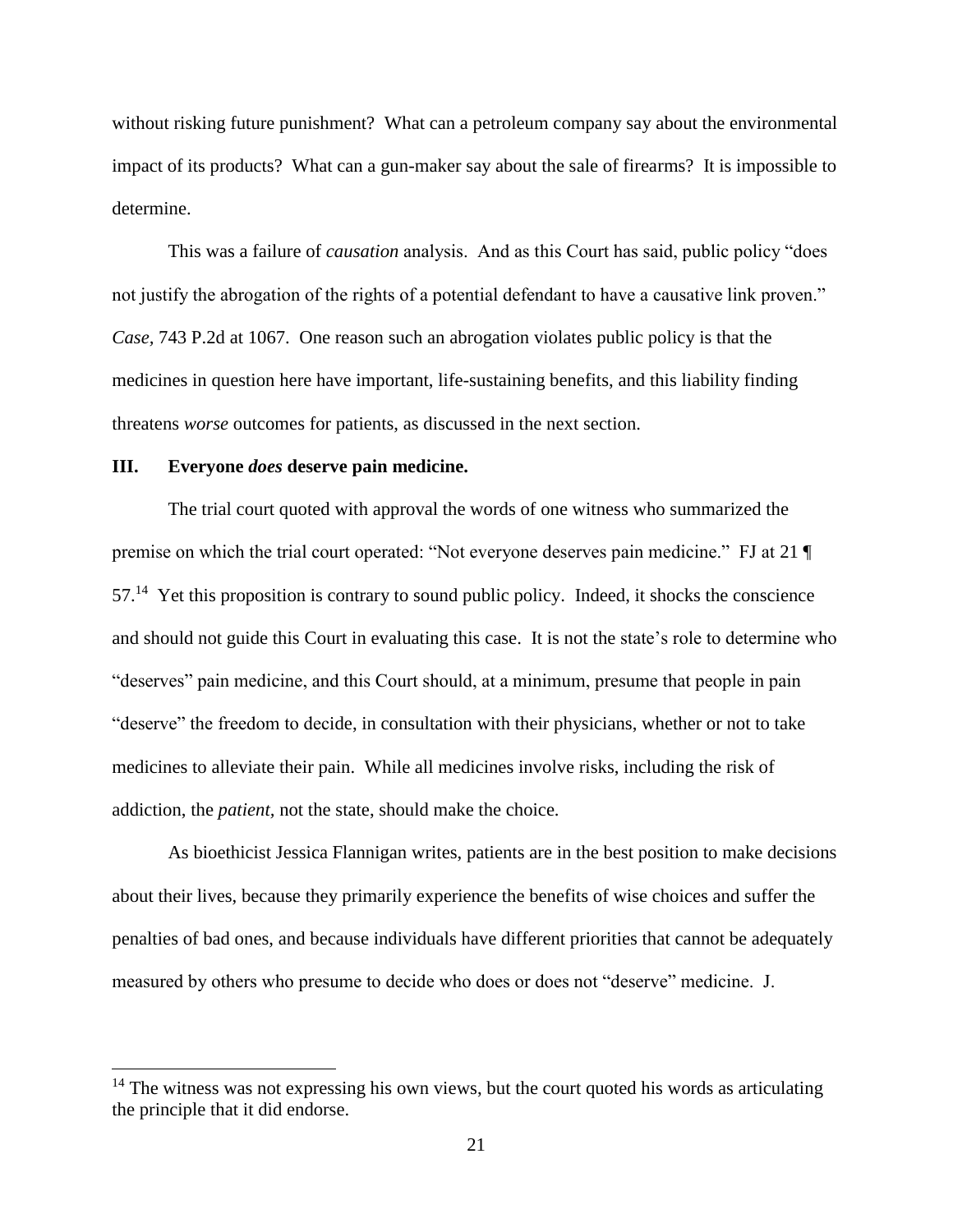Flannigan, *Pharmaceutical Freedom: Why Patients Have a Right to Self-Medicine* 11 (2017). Paternalism violates the principle of equality by presuming that some people are entitled to make decisions for the lives of others, *id.* at 19, and in practice those others are often biased, particularly against minority groups whose needs may not be known to the majority who impose the paternalistic standard. *Id.* at 21.

Patient autonomy, in fact, is the announced public policy of Oklahoma. In 2015, the legislature adopted the Right to Try Act, 63 Okla. St. § 3091.1 *et seq*, which provides that patients have the right to decide whether to take medicines that have received basic safety approval from the FDA even where those medicines have not been approved for public sale.

Obviously patients have the right to demand that information about medicines be truthful. But the judgment here goes far beyond vindicating that principle and penalizes all defendants indiscriminately, for truthful statements as well as for dishonest ones, and for statements that were true, but potentially misleading. And the consequences could be horrendous.

Patients suffering chronic pain are routinely denied medicine today, frequently due to physicians' fear of being punished for it. *See* B. Moldovan, *'Opiophobia' Past and Present,*  Practical Pain Management, Jan. 2012<sup>15</sup> (citing "[f]ear of disciplinary sanctions or legal action" as the leading reason doctors deny patients medicine). The Department of Health and Human Services recently reported that the "stigma" associated with opioid therapy "serve[s] as a significant barrier to effective treatment of chronic pain," Pain Management Best Practices Inter-Agency Task Force, *Pain Management Best Practices* 56 (2019),<sup>16</sup> and that rules or guidelines

 $\overline{a}$ 

<sup>15</sup> https://www.practicalpainmanagement.com/treatments/pharmacological/opioids/opiophobiapast-present

<sup>&</sup>lt;sup>16</sup> https://www.hhs.gov/sites/default/files/pmtf-final-report-2019-05-23.pdf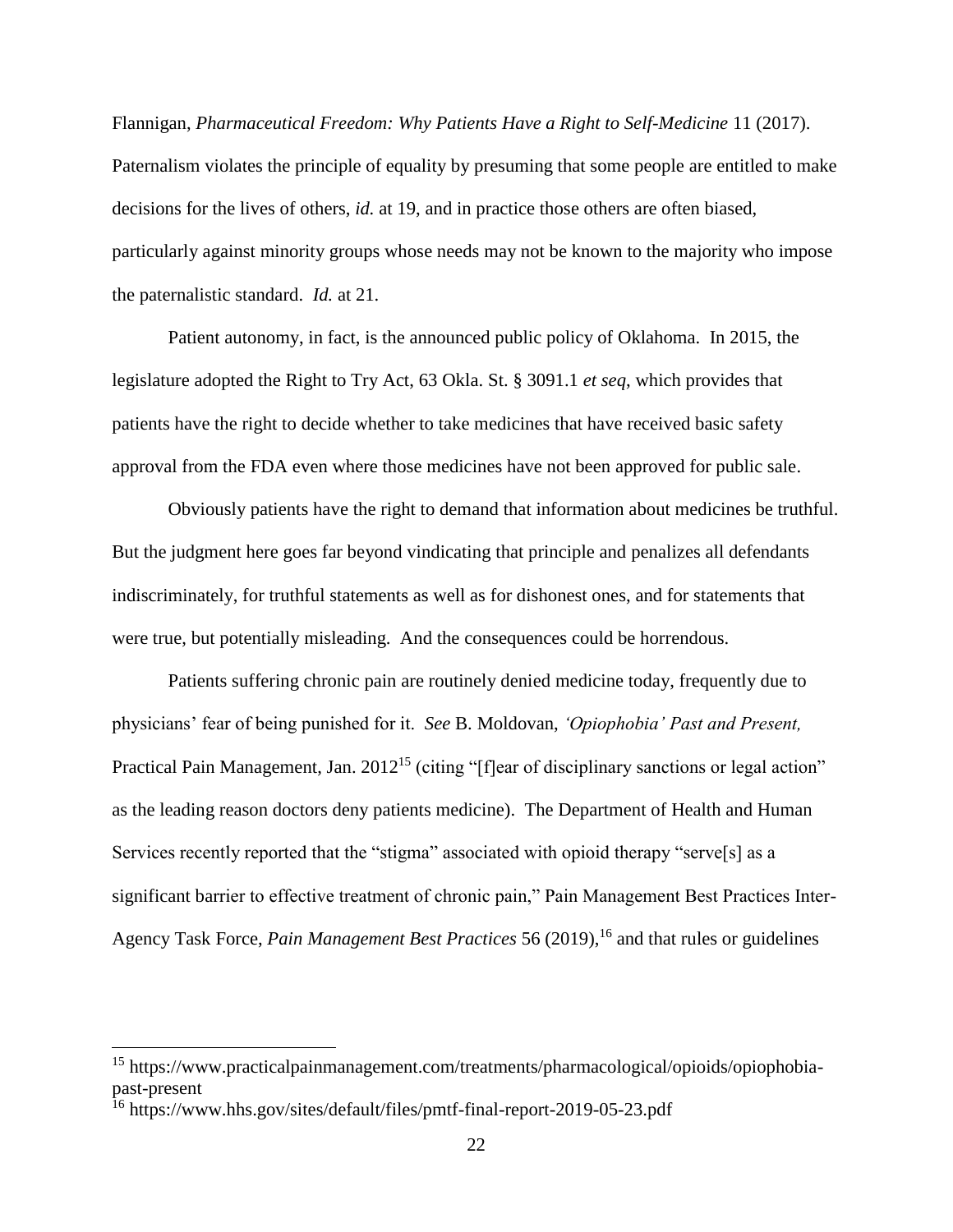that "only promote and prioritize minimizing opioid administration run the risk of undertreating pain." *Id.* at 17.

Undertreatment is a life-and-death matter for countless patients who believe their only alternative to endless suffering—when denied appropriate medication by physicians afraid to prescribe—is suicide. Dineen, *supra,* at 1007. Although restrictions on prescribing implemented since 2013 have had "at best, a modest impact" on drug abuse, *supra* at 974, there is strong evidence that they have harmed innocent patients who suffer incurable pain, including by driving them to kill themselves. *Id.* at 1004–06. The medical community knows suicide is a risk of failing to treat pain; "the percentage of people who died by suicide and had evidence of chronic pain increased from 7.4% in 2003 to 10.2% in 2014," and the suicide rate of patients suffering from chronic pain is five times the suicide rate among those receiving opioid treatment for pain. *Pain Management Best Practices, supra,* at 12*.* Yet as Dineen observes, "[t]he most universally ignored category of misprescribing is *underprescribing*," which "may be a serious contributor to overall morbidity and mortality, for example by contributing to suicides or unintentional poisonings." *Supra* at 1001 (emphasis added). (Suicide by chronic pain sufferers is frequently inadvertent, as desperate patients take whatever medicine they can get their hands on to ease their pain. *Id.* at 1008.)

To withhold pain medication from patients in agony is the *opposite* of appropriate medical care, yet today's legal environment punishes doctors for, or deters them from, giving patients the medicine they need, and it stigmatizes patients with chronic pain who report being "dismissed, discounted, and ignored by clinicians," and who are treated as "essentially invisible" by politicians and policy makers, "except as an object of blame and suspicion." *Id.* at 1001-02.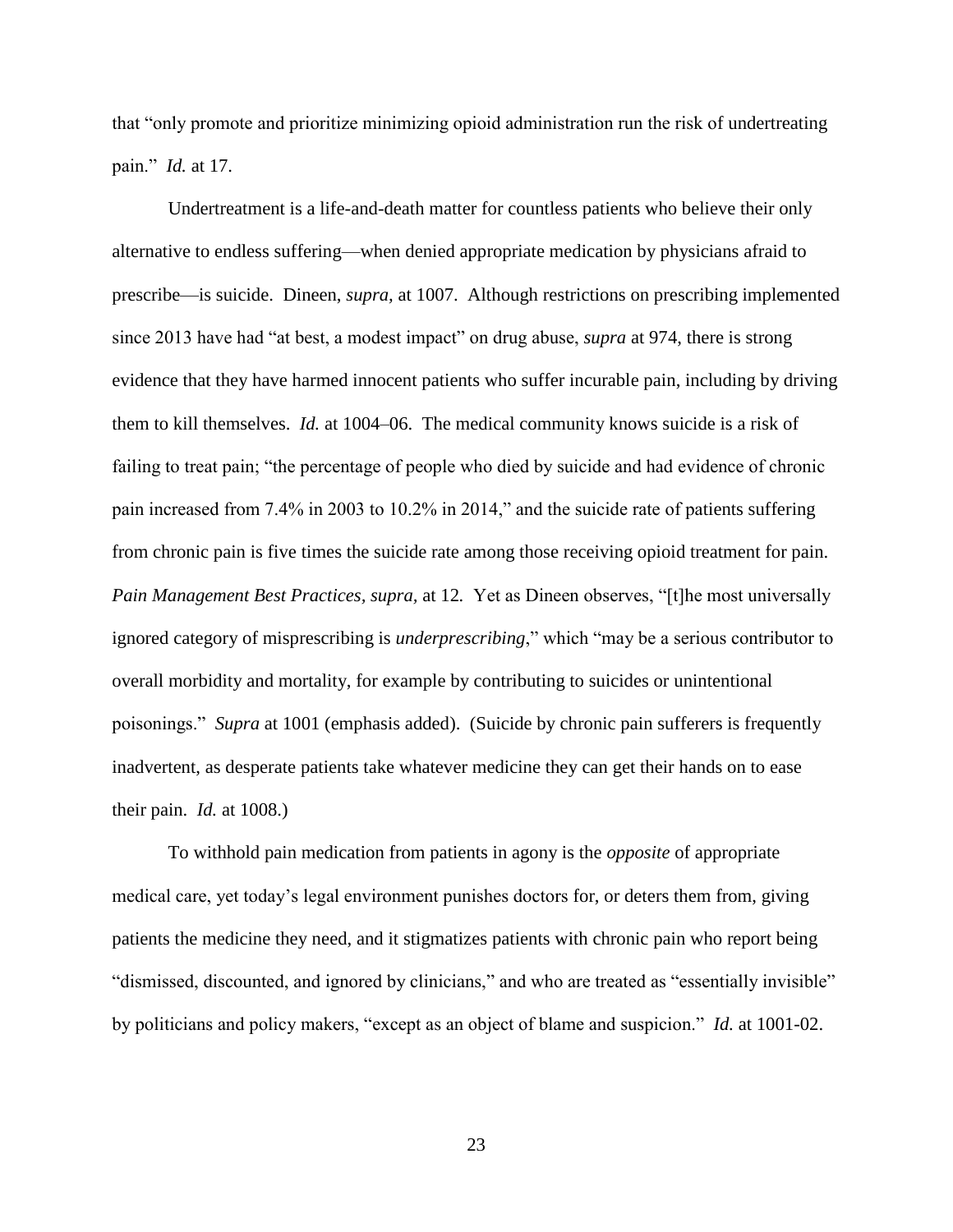Proper treatment of pain can prevent suicide. "[T]hose asking for assisted suicide almost always change their mind once we have their pain under control," reported Kathleen Foley, chief of pain service at Memorial Sloan-Kettering Cancer Center. P. Wilkes, *The Next Pro-Lifers,*  New York Times Magazine, July 21, 1996.<sup>17</sup> But government policy—and the trial court in this case—still focuses exclusively on penalizing, stigmatizing, and preventing the prescription of needed painkillers, regardless of these preventable consequences. And policy discussions typically ignore the question of undertreatment. Dineen, *supra* at 1007-09. The trial court ignored it as well.

Doctors nationwide already fear giving medicine to suffering patients. R. Lawhern, *Stop Persecuting Doctors for Legitimately Prescribing Opioids for Chronic Pain, Stat News, June 28,* 2019.<sup>18</sup> "There is enormous pressure to limit the prescribing of opioids in noncancer pain patients today," writes the president of the American Academy of Pain Medicine. "At the same time, our society has little comprehension of the nightmare experienced by people who live every day with chronic pain … . As a result, patients are caught in the crossfire between law enforcement efforts and physicians who have fewer, and less effective, tools available to treat patients whose pain approaches levels unimaginable by most people." L. Webster, *Pain and Suicide: The Other Side of the Opioid Story*, 15 Pain Medicine 345 (2014). The Department of Health and Human Services even notes a "rising trend of health care professionals opting out of treating pain" entirely. *Pain Management Best Practices, supra* at 12.

The trial court's ruling will only worsen a growing trend of withholding pain-alleviating medicines from patients who need them. By punishing companies without specific findings of

 $\overline{a}$ 

<sup>17</sup> https://www.nytimes.com/1996/07/21/magazine/the-next-pro-lifers.html

<sup>18</sup> https://www.statnews.com/2019/06/28/stop-persecuting-doctors-legitimately-prescribingopioids-chronic-pain/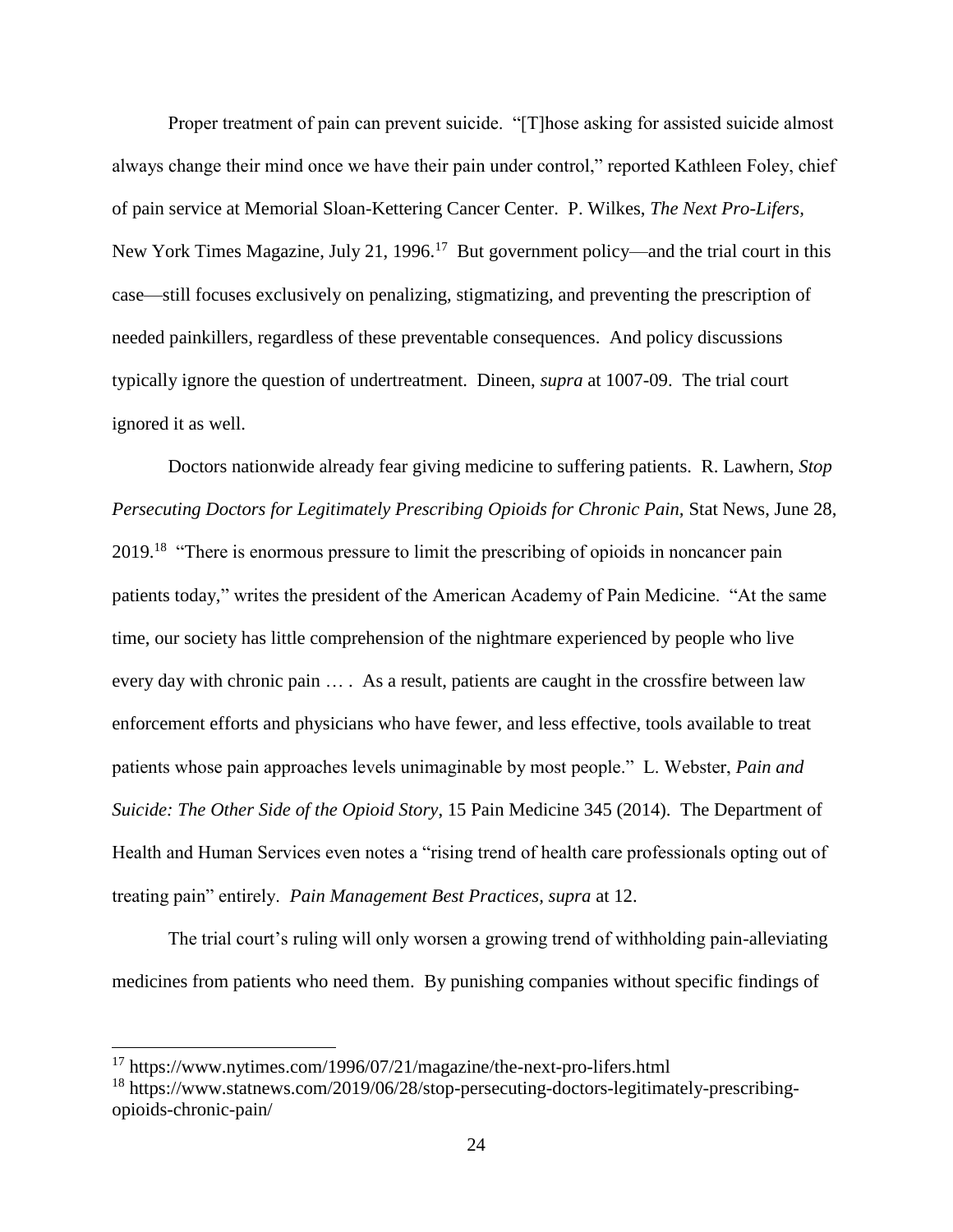wrongdoing, failing to apply the constitutionally-mandated free speech analysis, and endorsing the morally reprehensible idea that "not everyone deserves pain medicine," the decision below worsens outcomes for Oklahomans suffering incurable pain and violates the standards of tort law and the Constitution.

## **CONCLUSION**

The judgment should be *reversed*.

**Respectfully submitted this 14th day of October 2020,**

Ohn Stand

Adam Doverspike **Gable Gotwals, Counsel** 1100 ONEOK Plaza 100 W. 5th StreetTulsa, OK 74103-4217 (918) 595-4800 adoverspike@gablelaw.com

Timothy Sandefur (AZ Bar No. 033670) *Pro Hac Vice* Application pending **Scharf-Norton Center for Constitutional Litigation at the GOLDWATER INSTITUTE** 500 E. Coronado Rd. Phoenix, Arizona 85004 (602) 462-5000 [litigation@goldwaterinstitute.org](mailto:litigation@goldwaterinstitute.org)

#### **Attorneys for** *Amicus Curiae* **Goldwater Institute**